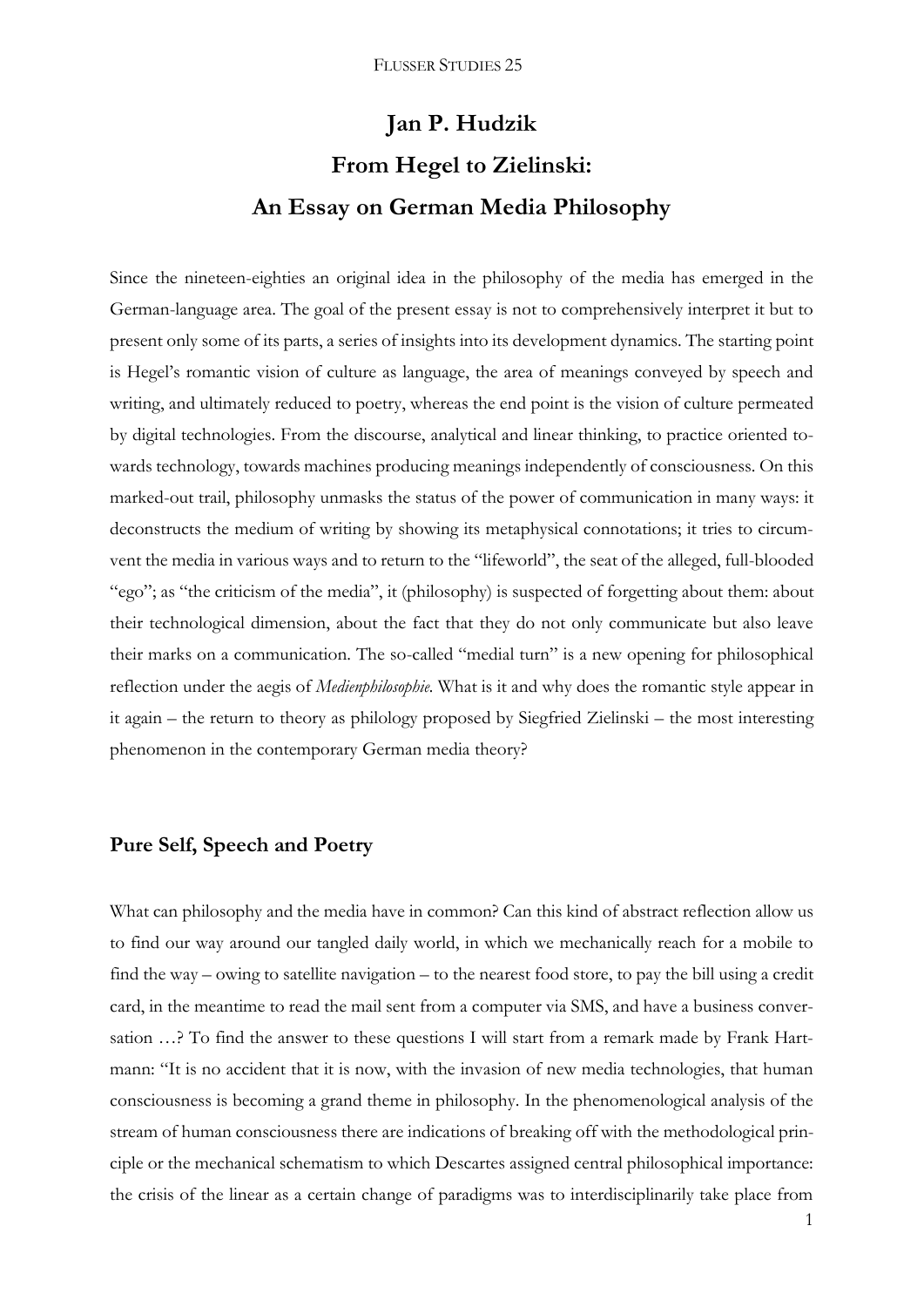the mid-twentieth century – in a transformation from technical reproducibility of the industrial era to automation – as the *cybernetic principle*."<sup>1</sup>

It indicates the founder of the modern world order and its twentieth-century grandsons – phenomenologists – engrossed in the subject of consciousness. There is a suggestion here that the Cartesian model of philosophy of consciousness, which they adopted, generates a set of cultural practices that form a certain "paradigm", a pattern of behavior, a way of linearly acting and thinking: questions and answers like in mathematics, "in a straight line", methodically, according to set patterns. Finally, we have here a thesis that since the mid-twentieth century something has changed: "crisis", "breaking off" because of automation of the media. We should guess that some new paradigm based on "the cybernetic principle" is emerging which undermines and destabilizes the Cartesian world constructed according to the "methodological principle".

In its main stream, modern philosophy legitimized the rational, ordered and confident self. The one who did so was not only Descartes, for whom mathematics was the exemplary cognition of the world, and a model man who used it in practice was an engineer. That was the self (subject) on which all spiritual successors of the author of *Discourse on the Method* also worked, whom Hegel summed up in his own way. Obviously, some evolution of the modern hero can be observed, but on closer look it is evidently more rhetorical than substantive. To Hegel, a model man is already a writer-intellectual (or preferably a philosopher) who is, however, close to the Cartesian *cogito* – he should after all be also a strong subject, "an isolated self of its own, willing and deciding on its own account."<sup>2</sup> A self of its own, although already immersed in history and culture, therefore externally controlled (not autonomous according to Kantian criteria) and shaped by symbols and messages. In the process of blending into culture the self gets to know itself, it becomes a self-aware being, which, for the author of The *Phenomenology of Mind (Spirit),* is identical with its becoming someone else, giving up itself. The price the self pays for the growing consciousness is, in a way, burials for which it has to pay itself. To use Hegelian terms: "its concrete realization consists solely in cancelling and transcending the natural self", or: "The extent of its culture [in it J. P. H] is the measure of its reality and its power."<sup>3</sup> It is assumed here all the time, however, that behind the cultural layer of each individual there is some "true ego". It will be best revealed, and here Hegel repeats Plato's well-known expression, through speech, which is the "existence of the pure self *qua* self"<sup>4</sup>; it is owing to speech that we become ourselves: "in speech *the self-existent singleness* of self-consciousness comes as such into existence, so that its particular individuality is *something for others*.". And further

<sup>1</sup> F. Hartmann, Medienphilosophie, WUV – Universitätsverlag: Wien 2000, p. 169.

<sup>&</sup>lt;sup>2</sup> G. W. F. Hegel, The Phenomenology of Mind, transl. by J. B. Baillie, Harper & Row's Torchbooks (1967), Hegel by HyperText [\(https://www.marxists.org/reference/archive/hegel/phindex.htm\)](https://www.marxists.org/reference/archive/hegel/phindex.htm) p. 512.

<sup>3</sup> Ibid, p. 489.

<sup>4</sup> Ibid., p. 508.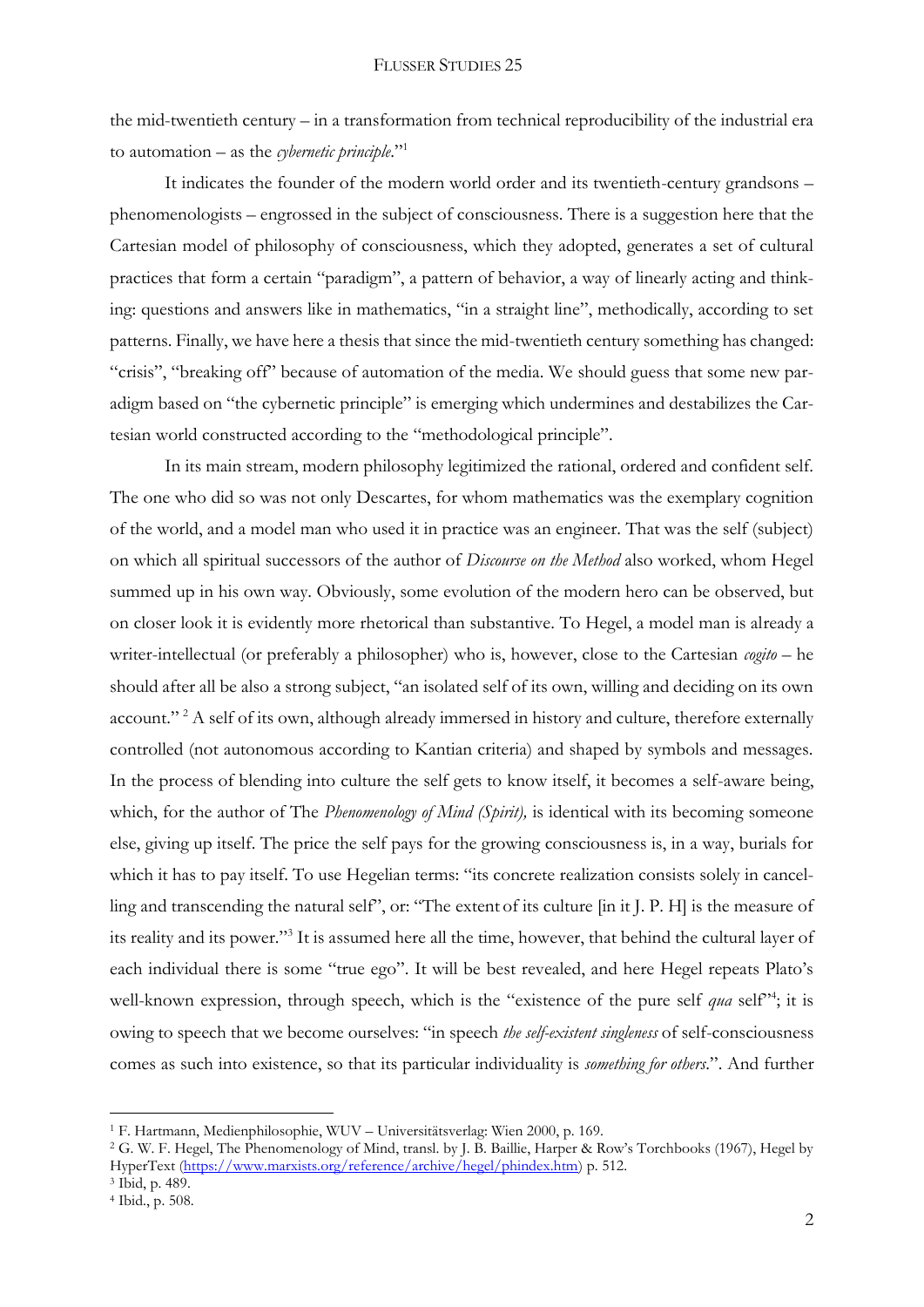on: "Speech, however, contains this ego in its purity; it alone expresses I, I itself. Its existence in this case is, *qua* existence, a form of objectivity, which has in it its true nature. Ego is this particular ego, but at the same time universal"<sup>5</sup>

What is important from the perspective of media philosophy is that Hegel reactivates the topos of speech as the most perfect medium that conveys true knowledge to us: the medium almost devoid of properties because it is, as it were, a transparent mode of *expression*, *shape* of "ego in its purity". Speech brings it into the *spiritual whole,* i.e. into language, culture: it demands the sense of hearing, the apprehended becomes something universal<sup>6</sup>, readable to all, *recognized* by everybody. The ego oscillates in a dialectical clash between the concrete and the general, while self-consciousness – the use of concepts – suspends it, makes it disappear, get rid of itself and become something/someone else. "I" recognized by others am no longer myself.

The author of *The Phenomenology of Mind* starts the discourse of the alienated subject, actually unhappy, deceived by cunning historical reason which constantly feeds it with some ready, false information. However, the medium of speech allows the philosopher to maintain the Cartesian myth of "ego" in its *purity*. It should only be sought behind everything that it says – this is a premise and clue for to hermeneutics, the art of interpreting gestures, which will develop in the next two centuries. Speech needs writing signs. Utterances always need some literary form. Idealist philosophy thereby legitimizes the literary quality of romanticism. From the perspective of the twentiethcentury humanities this age is perceived as the culmination of a many-centuries-long process in the development of the culture of print, metaphorically called "the Gutenberg Galaxy". The diagnosis is a part of the so-called "media revolution", which will be discussed further on. According to it, the thing about the print medium is that through its precision, the exact linear record that compels standardization in typography, grammar and lexicon, it molds discursive thinking, i.e. rational, abstract, responsible for the Weberian *disenchantment of the world* and for mass culture, the thinking other than an unwritten/not printed idea dispersed and following that which comes from imagination and sense perceptions. But, from the presented point of view, Western culture was not protected from this technological determinism either by the eighteenth-century reduction of the concept of art to "fine arts" subsequently identified, in romanticism to be precise, with poetry, or by the creation of esthetics as a philosophical discipline intended to study art and its values other than cognitive/scientific or religious. Art and esthetics were expected to be a kind of place of refuge, a sanctuary from the rigors of increasingly rationalized social life, an escape into the state of unavoidability, as Odo Marquardt interpreted their emergence.<sup>7</sup> This was only a seeming shelter.

<sup>5</sup> Ibid..

<sup>6</sup> Ibid..

<sup>7</sup> See O. Marquardt, Abschied vom Prinzipiellen. Philosophische Studien, Reclam: Stuttgart 1991.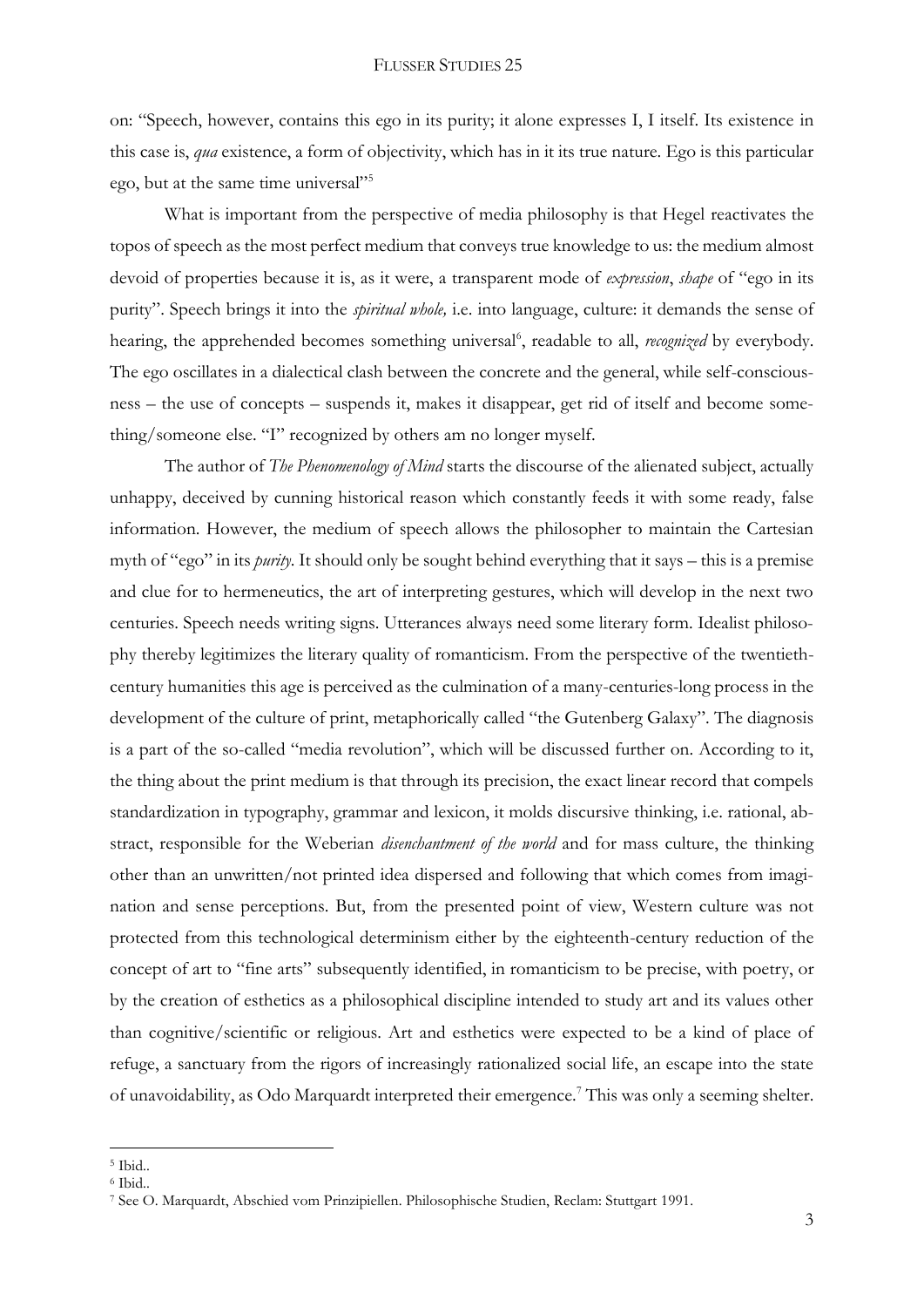Even if poetry were to be one, it is also a kind of literature and assumes responsibility for the abstract character of our thinking and its detachment from the "lifeworld". Romantics make poetry a universal medium, transparent and invisible enough to ultimately fuse with reality itself. Friedrich Schlegel wrote: "No poetry, no reality." Reality and the poetic = the literary are the same. Man and reader are also the same as a result. To read means to become human, and, in the Hegelian manner, to be constantly unhappy, and yearning to return to "nature", to himself, the true ego. "To have genius is the natural state of humanity" – writes the German philosopher and philologist. One can return to this state only by means of poetry: "To read means to satisfy the philological drive, to make a literary impression on oneself".<sup>8</sup> It was also customary to read aloud in bourgeois salons at that time – the tradition lasted uninterrupted probably until the nineteen-thirties. There is an ample body of documents supporting this practice.

# **Communication and Return to the Lifeworld**

<u>.</u>

The permanent point of reference in what is generally called "the media theory" in Germany is the communication theory of the Frankfurt School as practiced by Jürgen Habermas – it is particularly in opposition to that school that the medial turn took place there in the nineteen-eighties. In 1981 *The Theory of Communicative Action* first appeared, probably the most important study in world literature in the field of philosophical-sociological-linguistic communication theory. The "turn" we are dealing with took place between "media criticism" (*Medienkritik*), as a component/aspect of ideological criticism (*Ideologiekritik*), and "media philosophy" (*Medienphilosophie*): it meant in fact that research into communication and media studies went their separate ways, and a new "philosophy of media" emerged alongside the existing, academically stable disciplines like "media history" (*Mediengeschichte*), "media science " (*Medienwissenschaft*) or "media theory" (*Medientheorie*). We will return to the subject later. In order, however, to understand the sense of the presented change, we should, for the sake of exposition, mention at least the idea of Habermas's project without going into details or discussing the vast literature on the subject.

Habermas associates his understanding of communication, in most general terms, with such a concept of philosophy which '"in its postmetaphysical, post-Hegelian currents is converging toward the point of a *theory of rationality*".<sup>9</sup> To the category of "instrumental rationality", used by

<sup>8</sup> Three consecutive quotations: Friedrich Schlegel's Lucinde and the Fragments, transl. by P. Firchow, University of Minnesota Press: Minneapolis 1971, p. 216 (Athenaeum Fragment 350 [1789]), p. 242 (Ideas 19 [1800]), p. 226 (Athenaeum Fragment 391)

<sup>9</sup> J. Habermas, The Theory of Communicative Action, Vol. I, Reason and the Rationalization of Society, trans. by Th. McCarthy, Beacon Press: Boston 1984, p. 2.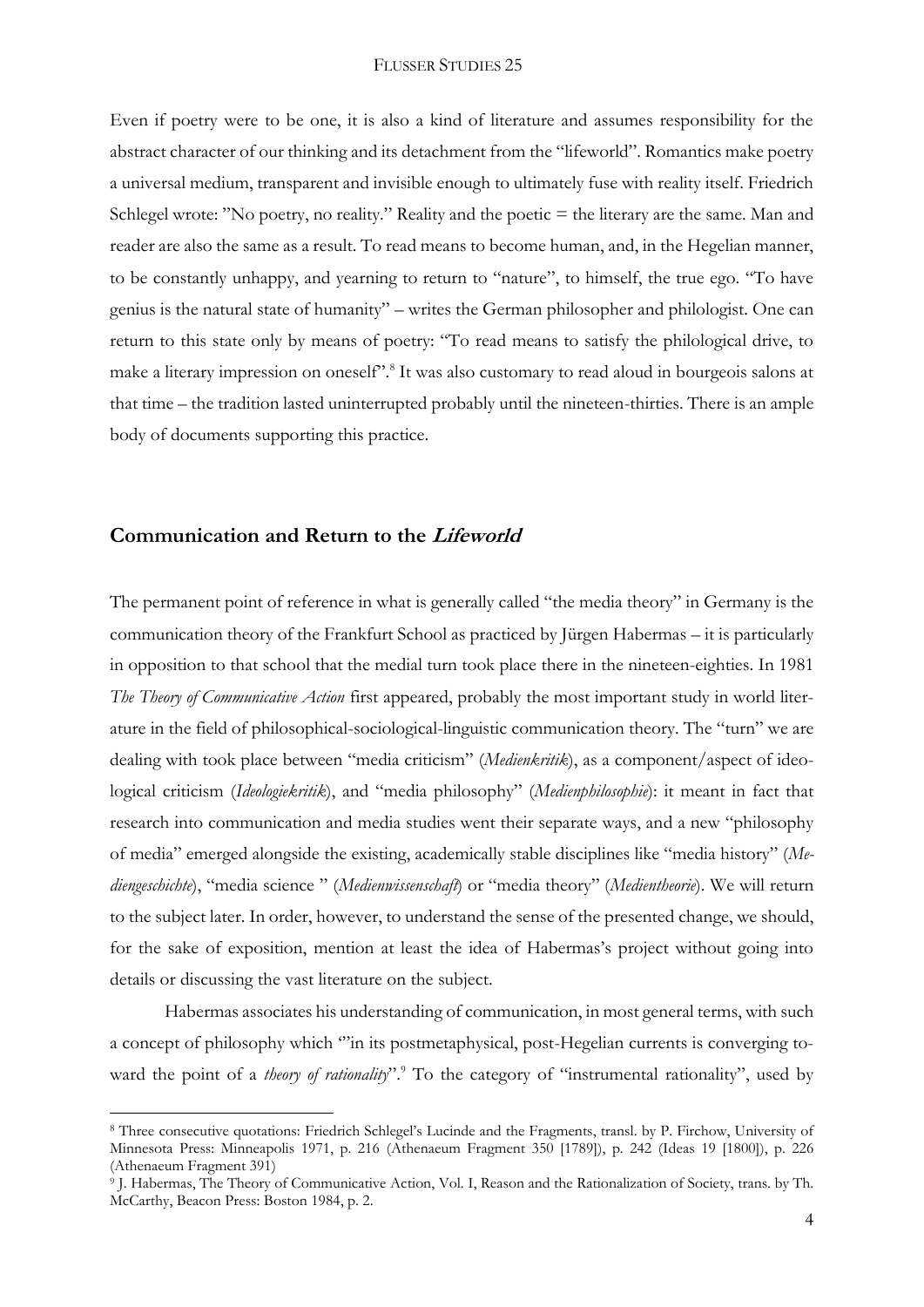Adorno and Horkheimer to criticize the Enlightenment and modern culture, including mass media, and, more broadly, "culture industry",<sup>10</sup> Habermas adds "communicative rationality" which should be applied in the "lifeworld" (*Lebenswelt*). We should begin by briefly explaining this term.

The concept of *lifeworld* is one of the most important founding myths of twentieth-century philosophy which, in different ways and with different results, will be reactivated by both modernist thinkers like Habermas and by postmodernist ones: Lyotard, Welsch, Derrida, Deleuze, Guattari… with their *event-based ontology*, *philosophy of difference, dissimilation* concept of meaning and the concept of *aisthesis.* It was coined and permanently introduced into humanistic discourse by Edmund Husserl in his famous lectures in the nineteen-thirties, devoted to diagnosing the condition of the crisis of Western culture. He then spoke about "the lifeworld as the forgotten meaning-fundament of natural science", in which we live with all our bodily-personal endowment, and with experiences.<sup>11</sup> He also said that mathematical natural sciences and Enlightenment rationality separate science from "world-life" (Weltleben)<sup>12</sup> and forget about our "personal attitude" towards the "world of realities" we experience, which is "always pregiven with human beings in it".<sup>13</sup> Focusing on universal, i.e. objective, cognition should therefore radically/revolutionarily change man's mode of being, separating his theoretical from practical life. Science can return to – remember about – the *whole experience of human life* only when it stops asking about the world "as it actually is", about scientific facts, but about their importance, about the particular world which is valid for the persons, "the question is how they as persons, comport themselves in action and passion how they are motivated to their specifically personal acts of perception, of remembering, of thinking, of valuing, of making plans, of being frightened and automatically starting, of defending themselves, of attacking, etc."<sup>14</sup> Husserl believes that universal orientation towards human subjectivity, in which the world is given us as the world we experience, can be realized only through phenomenology. He does not leave the area of transcendental studies: he has in mind the humanistic science that can choose as its theme the whole of theoretical and extratheoretical human experience given to *transcendental subjectivity* that is recognized as a certain *genuine community*, as the *European man*<sup>15</sup>. The brilliant theorist of cognition actually presents the structure of eidetic studies free from all political-social contexts. To understand and practice science the contexts in the presented project are of no importance.

<sup>&</sup>lt;sup>10</sup> See M. Horkheimer, Th. W. Adorno, Dialectic of Enlightenment. Philosophical fragments, trans. by E. Jephcott, Stanford University Press 2002; M. Horkheimer, Critique of Instrumental Reason, trans. by M. O'Connell, Continuum: New York 1994.

<sup>&</sup>lt;sup>11</sup> This is the title of one of the fragments of lecture Philosophy and the Crisis of European Culture delivered by Husserl in Vienna in 1935. See E. Husserl, The Crisis of European Science and Transcendental Phenomenology, trans. by D. Carr, Northwestern University Press: Evanston 1970, pp. 48-53.

<sup>&</sup>lt;sup>12</sup> E. Husserl, The Attitude of Natural Science and the Attitude of Humanistic Science. Naturalism, Dualism, and Psychophysical Psychology, trans. by D. Carr, in: ibid, p. 328.

<sup>13</sup> Ibid, p. 317.

<sup>14</sup> Ibid, p. 317.

<sup>15</sup> Ibid, p. 333-334.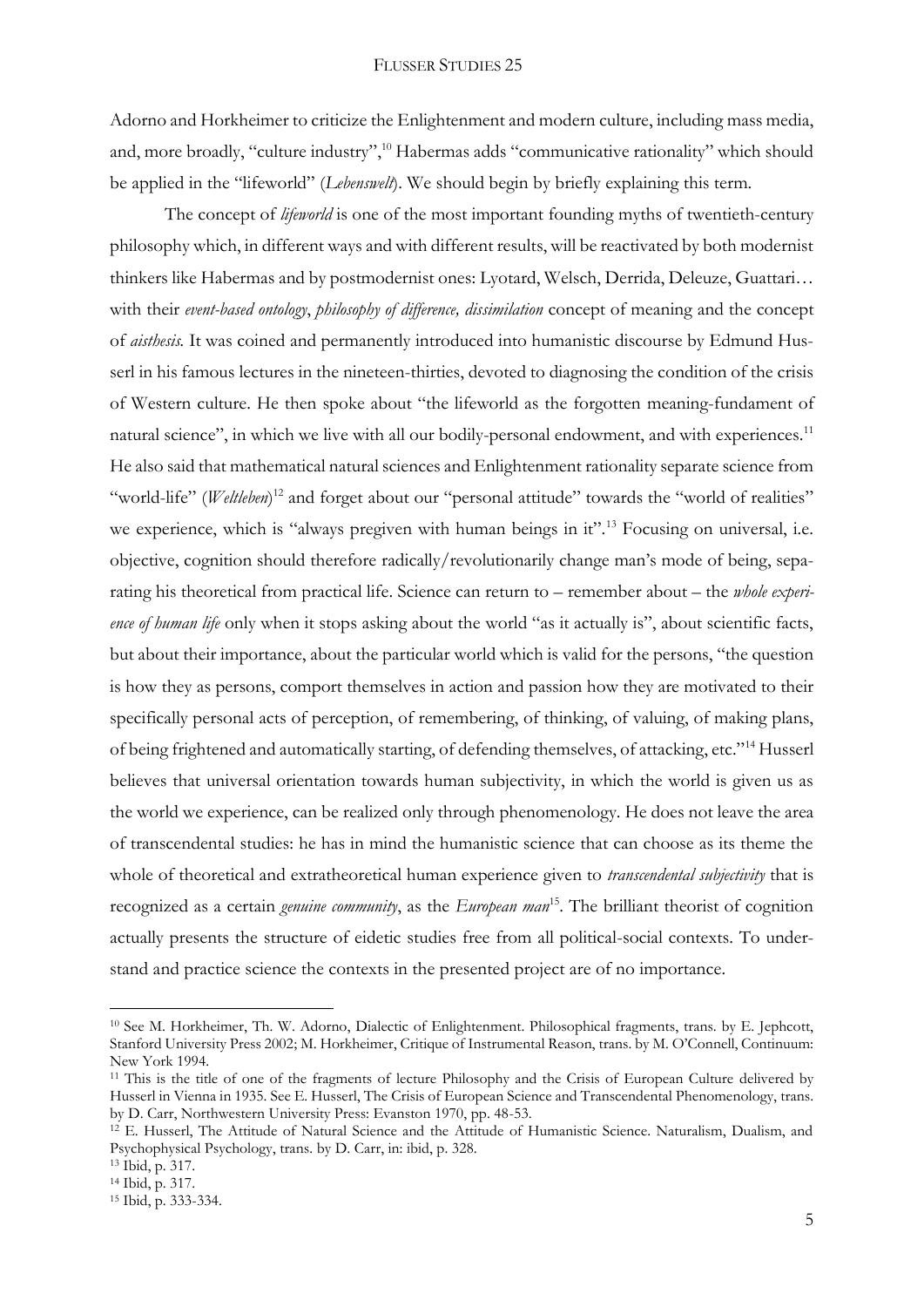Habermas naturally also does not agree with this view: his style of analyses refers to hermeneutics on the one hand, and on the other – to Marxist sociology that combines science with ideology. The two standpoints allow him to adapt the abovementioned Enlightenment-romantic anthropology and place man/reader in the "lifeworld", where communicative rationality oriented towards communication between people applies, and where it is only thanks to this rationality that the desirable fusion (also wanted by Husserl) of the private and the public, the practical and the theoretical, can take place. The process of this fusion can be, and constantly is, hindered by a political component, or the system by which Habermas means the institutions of state and economy that are governed by *instrumental* rationality based on the means/ends logic. This rationality has tendencies to colonize the lifeworld, and it is from them that science should protect it, identify economic interests that sneak into public media, and support those oppressed by capitalism and by heartless free-market mechanisms. To this end, science uses the benefits of democracy in the form of free public debates, and discursive solution of problems. Private sufferings, humiliations, economic, cultural and other inequities can be made public, thereby getting out/freeing people from them, and changing the social world only when there is an agreement between theorists and practitioners i.e. politicians who exercise power. But such an agreement can be reached on condition that science will be concerned with – and here is the room for hermeneutic studies – the selfunderstanding of a social group that it studies and whose integral part it is (i.e. scientists who practice it). And this means that without the free media, *without public discussions among the citizen body*, "the relation of the sciences to public opinion is constitutive for the scientization of politics"16, as Habermas concludes his reflections on the relations between theory and practice, already in the nineteen-sixties.

To avoid the colonization of the public sphere by the bureaucratic system of domination there must be political decision-making open to social science that accepts "the popular language of practice". Theory is "already always" mediatized by points of view and experiences of (relevant) social actors. In any situation there are available to both parties – here: theorists and politicians – some ready-made patterns of interests, needs, values, ends, and norms that regulate how to behave, what decisions to make regarding the means and ways of solving given social issues. It is the job of scientists to hermeneutically clarify this knowledge but also to be concerned with molding public opinion in the democratic, institutionalized form of public discussions.<sup>17</sup>

<sup>16</sup> J. Habermas, The Scientization of Politics and Public Opinion [1964], in: J. Habermas, Toward a Rational Society. Student Protest, Science, and Politics, trans. by J. J. Shapiro, Polity Press: Cambridge 1989, p. 69.

<sup>17</sup> On critical social science understood in the Habermasian way, see inter alia J. Bohman, Critical Theory as Practical Knowledge: Participants, Observers, and Critics, in: The Blackwell Guide to the Philosophy of the Social Sciences, ed. by. Stephen P. Turner and Paul A. Roth, Oxford 2003.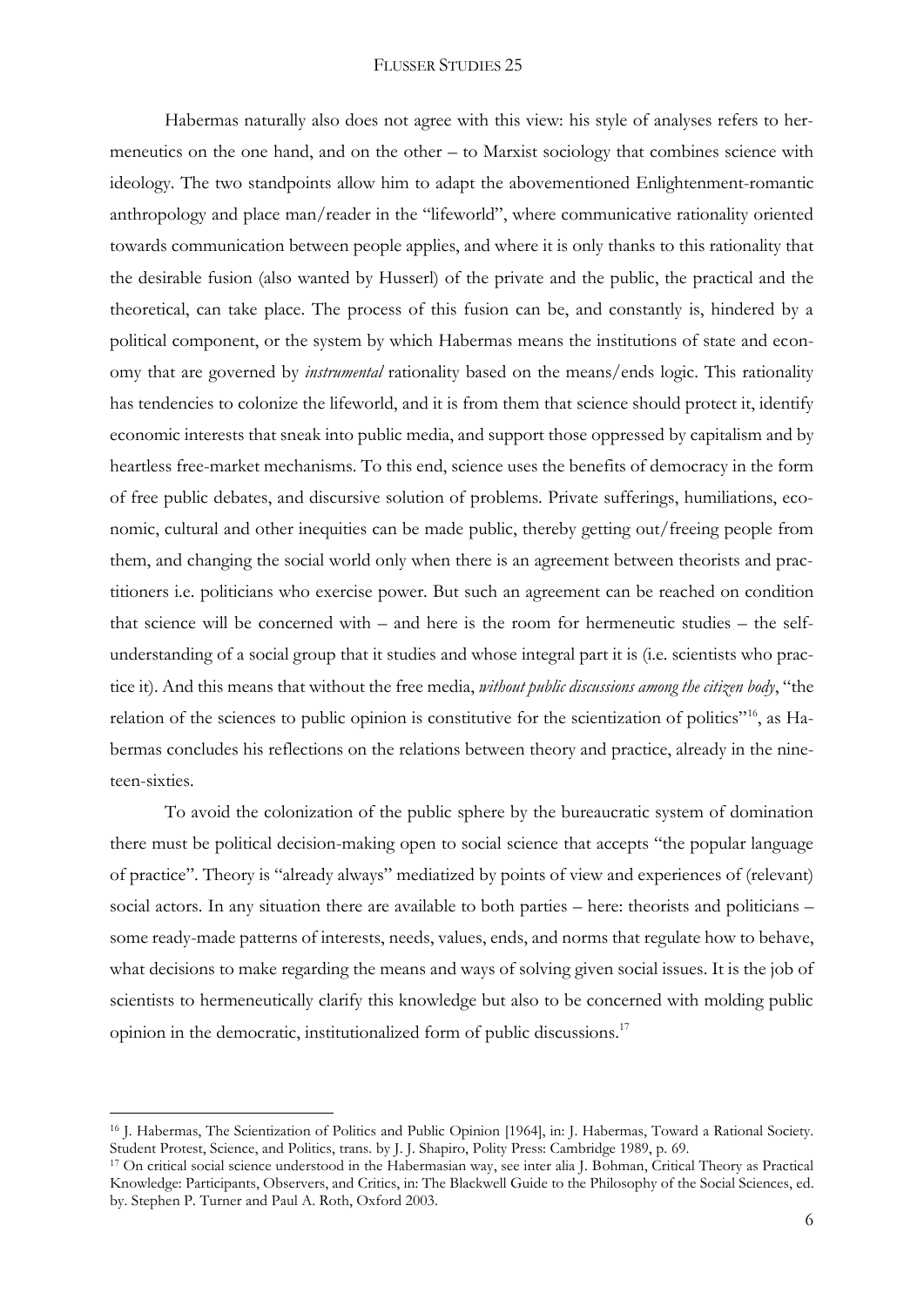Habermas is often criticized. One of his best-known opponents was Niklas Luhmann, the author of the media systems theory. I will not go into details of the dispute.<sup>18</sup> Its moot point in fact concerns *the lifeworld*. Luhmann is not a Habermas-like "critical" intellectual – he does not scrutinize the media from the standpoint of covert interests or motives behind them. For him, this kind of activity – critical, therapeutic – is pointless, he does not see any possibility of applying it, and thinks that it can be at best attributed a "corrective", future-oriented significance. In contrast, as he writes, "in the operationally current present, the world as it is and the world as it is being observed cannot be distinguished".<sup>19</sup> There is no point, therefore, fighting for the *lifeworld,* defending it against the system, since everything is the system. Luhmann takes the constructivist position (operational, he adds): media coverage does not present the world as it as but rather as the system "sees" it. To such an ontology, bivalent logic does not apply because there is no going out beyond the system – there is no room for speaking of some "false" consciousness other than that programmed by the system, consequently, there is no enslavement of citizens: the mass media system defines reality, determining the possibilities of its own operation: information production and processing, perceiving something as information or as something non-informative. The media are structurally linked with other systems such as economy, science, or politics.

Habermas sees it differently. He is an Enlightenment-type of philosopher, trusting in cognition/reason as a tool capable of freeing people from any injustices. To him, the question about the media is part of a more general problem that is internal colonization consisting in institutionalizing the system mechanisms in the spheres of the *lifeworld*. Social criticism is based on the assumption – to use the expression from *The Theory of Communicative Action* – the subsystems of the economy and bureaucratized state administration are becoming more and more expansive as a result of capitalist development and they penetrate deeper and deeper into the *lifeworld* of members of formal organizations. In short, money and power reify people.<sup>20</sup> In the nineteen-sixties and seventies, it was a hot subject: the rhetoric of crisis, dangers to civilization under the conditions of the Cold War division of the world and the accompanying arms race were highly popular. It was the time of counter-culture and its alternative concepts, of ecological and feminist movements, and of diagnosing the *postindustrial, information and knowledge–based or, finally, postmodern* society. The crucial role in all these social processes and in ways of explaining them is played by the media. Critics

<sup>&</sup>lt;sup>18</sup> Luhmann maintains, for example, that public opinion makes possible the processes of forming sense but they can do it by focusing on controversies, without seeking to eliminate them at all: "in this sense" – he writes – public opinion enables participation. There is no guarantee in this, however, or even prospects for an achievable agreement on solving problems that exist each time." (N. Luhmann, Öffentliche Meinung und Demokratie, in: R. Maresch, N. Weber (Hrsg.) Kommunikation, Medien, Macht, Suhrkamp: Frankfurt am Main 1999, p. 27.)

<sup>19</sup> N. Luhmann, The Reality of the Mass Media, trans. by K. Cross, Stanford University Press: Stanford 2000, p. 11.

<sup>20</sup> J. Habermas, The Theory of Communicative Action, Vol. 2, Lifeworld and System: A Critique of Functionalist Reason, trans. by Th. McCarthy, Beacon Press: Boston, p. 311-312. On the subject, see also J. Ritsert, Themen und Thesen kritischer Gesellschaftstheorie. Ein Kompendium, Belitz Juventa: Weinheim und Basel 2014, p. 70-78.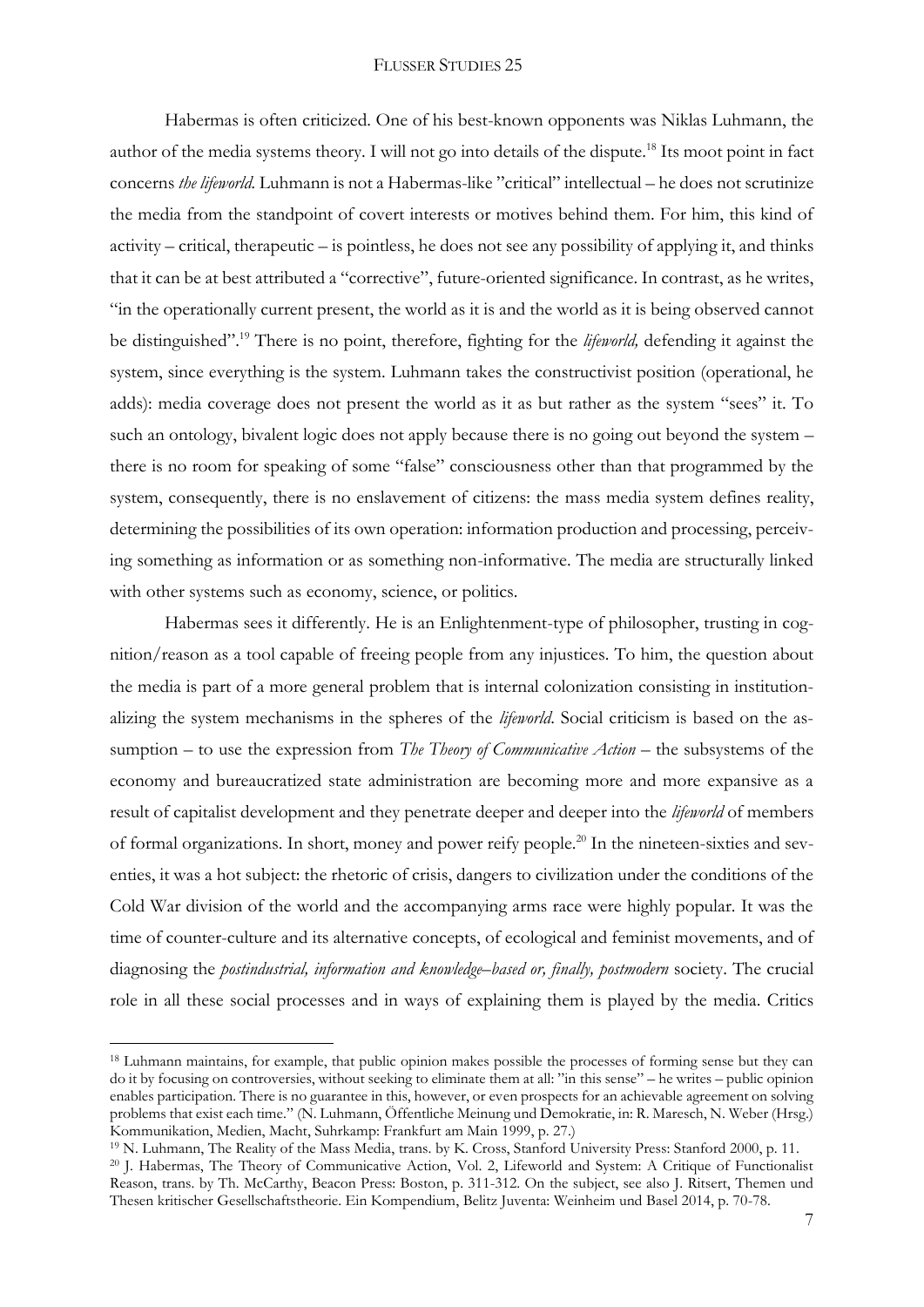accuse them of producing the images of reality in accordance with the ideological criteria of the ruling authorities and of safeguarding the socio-political *status quo*, of serving to consolidate all economic, racial and class injustices…

## **Against Discursive Culture – aisthesis and the Apology of Individual Events**

The modern reality, imbued with literariness, and with the strong subject ruling over  $it - a$  romantic genius has divine attributes – is gradually receding into the past. First, through the mass media, imaginative pictures, still perceived by critics as some continuation of writing $21$ , and then, radically, owing to the digital media and the world organized according to the "cybernetic rule" referred to by Frank Hartmann, cited in the foregoing pages. The anthropological effect of this change in the media culture can be clearly seen. It appears to have been analyzed, historically, in two stages.

In the nineteen-nineties, theory focused on the *lifeworld*, daily reality, increasingly mediatized and thereby constantly losing, as it were, its force of gravity. The omnipresence of the media is changing the world – it provides a stimulus to speaking of its new modernization as *esthetization*  consisting in freeing things from their utilitarian and economic functions, and in giving them a sign/symbolic function i.e. esthetic one, if, following Kant, the esthetic is associated with the moment of disinterestedness, with being delighted with the sign for itself.<sup>22</sup> But it was not only in this sense that this category was popular in culture and media studies. Its etymological, original meaning became attractive again: derived from Greek *aisthesis,* sense perception. Jean-Francois Lyotard wrote then about the postmodernist esthetics of the sublime oriented towards sensuality characteristic of the avant-garde art. He contrasted it with modernist esthetics, spiritually romantic, oriented towards forms/concepts, and nostalgically yearning for unattainable cognition; for this esthetics the unpresentable=inexpressible exists in the vertical dimension, "there", in some other metaphysical reality, in the words and images other than those here, which we can see or hear here and now, in a different time than the present. In the avant-garde approach, in contrast, the indeterminate is that "which occurs" (for example in painting it is the paint or the picture) and which

<sup>&</sup>lt;sup>21</sup> It is in romantic literariness that the Germans see the indication of the cultural opening to the new media. Friedrich Kittler, when writing about the notation systems in the 19th century, makes the following observation:: "Romanticism as a virtual media technique, in the way it was maintained by complicity between the author, the reader and the hero, itself contributed to disrupting the European ruling monopoly of writing and to replacing the literature of imaginative pictures with the mass media such as photography or film." (F. Kittler, Die Laterna Magica der Literatur: Schillers und Hoffmanns Medienstrategien (1994), cited after: S. Rieger, Die Individualität der Medien. Eine Geschichte der Wissenschaften vom Menschen, Suhrkamp: Frankfurt am Main 2000, p. 28.)

<sup>22</sup> See inter alia Z. Bauman, O szansach i pułapkach ponowoczesnego świata. Materiały z seminarium Profesora Z. Baumana w Instytucie Kultury (jesień 1995-wiosna 1996), Warszawa 1997, pp. 98-100.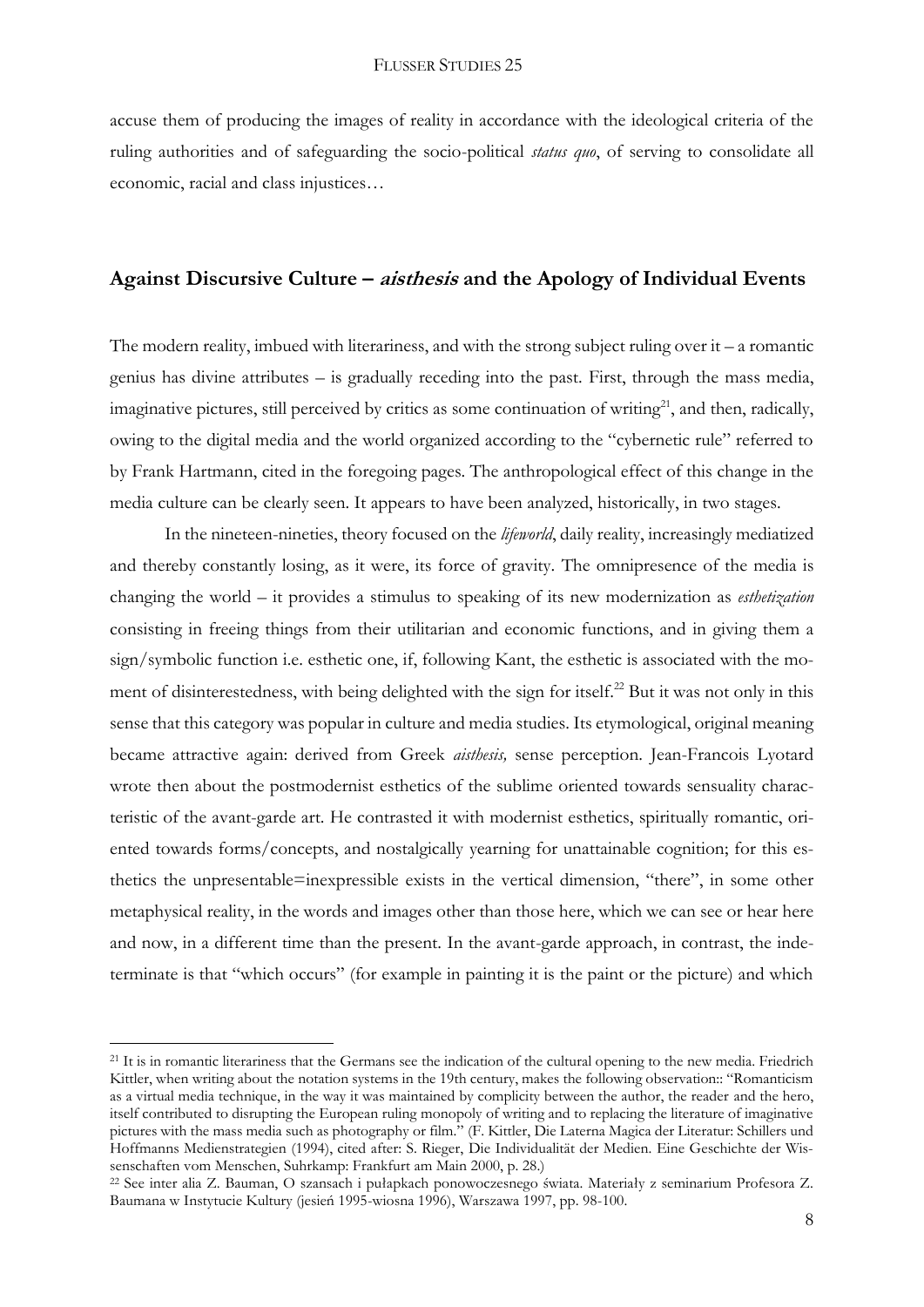precisely as an occurrence or event is something inexpressible that should be attested to. The unpresentable exists in the horizontal dimension; what is sublime is that here and now there is this particular picture rather than nothing. It takes place in the situation when neither for its "occurrence" (coming into being) nor for its perception, nor, finally, for its assessment there are any known rules or categories. In this way the avant-garde art retreats – to use Habermas's language – from the *system*, or it forms enclaves of resistance to it: to a society organized by instrumental rationality, economization and standardization, under whose pressure that which in the reality is sensual, corporeal, i.e. aesthetic, deteriorates and loses its validity.<sup>23</sup>

The same direction of overcoming the literary/discursive character of modern culture is taken, at the close of the twentieth century, in the reflection of Wolfgang Welsch, one of the most prominent German representatives of postmodernism. He writes about the reconfiguration of *aisthesis* taking place in the world of the new media: we are beginning to appreciate the hearing sense again; auditory culture appears on equal terms with visual culture. However, Welsch does not overenthusiastically view the intermingling of the literary with the pictorial as a revolution, as some "twilight" of the "Gutenberg Galaxy" responsible for reducing man to a reader with hyperdeveloped sight (according to the well-known diagnoses by Walter Benjamin and Marshall McLuhan). This situation does not necessarily have to mean *resurrectio*, the resurrection of integrated man. That is why the author of *Our Postmodern Modernity* disputes the great tradition of anti-modern thought – Nietzsche, Heidegger, Wittgenstein – and argues we are not facing the alternative: disaster to which the domination of sight will lead inevitably, or salvation, which we can see only in developing receptive, communicative and semiotic relations of hearing with the world. Another positive consequence of the action of the media can be, in his view, the revalidation of non-electronic experiences: the highly developed electronic world neither overcomes nor absorbs traditional forms of experience. On the contrary, it is complementary to them. Electronic omnipresence – Welsch writes – arouses a longing for another presence: for the unique presence *hic et nunc*, for an individual happening or event.<sup>24</sup>

The parting with the literary model of culture also has its ontological implications. It refers to the historical process of departing from the image of the world, whose sequences of meanings are of extramundane origin, established in the metaphysical outlook, and the drive "upwards", and,

<sup>23</sup> See J.-F. Lyotard, Beantwortung der Frage: Was ist postmodern? in: W. Welsch (Hrsg.), Wege aus der Moderne: Schlüsseltexte der Postmoderne–Diskussion, Berlin: Akademie Verlag 1994.

<sup>24</sup> W. Welsch, Undoing Aesthetics, trans. by A. Inkpin, SAGE Publications: London 1997, p. 88. See also W. Welsch, Unsere postmoderne Moderne, Acta Humaniora: Weinheim 1988. Gilles Deleuze and Félix Guattari also wrote at that time about the work of art as "a block of present sensations that owe their preservation only to themselves and that provide the event with the compound that celebrates it" (G. Deleuze, F. Guattari, What is Philosophy?, trans. by H. Tomlinson and G. Burchell, Columbia University Press: New York 1994, p. 176/168. (German version: Was ist Philosophie? [French edition 1991], aus dem Französischen von B. Schwibs und J. Vogl, Suhrkamp: Frankfurt am Main 1996, p. 197.)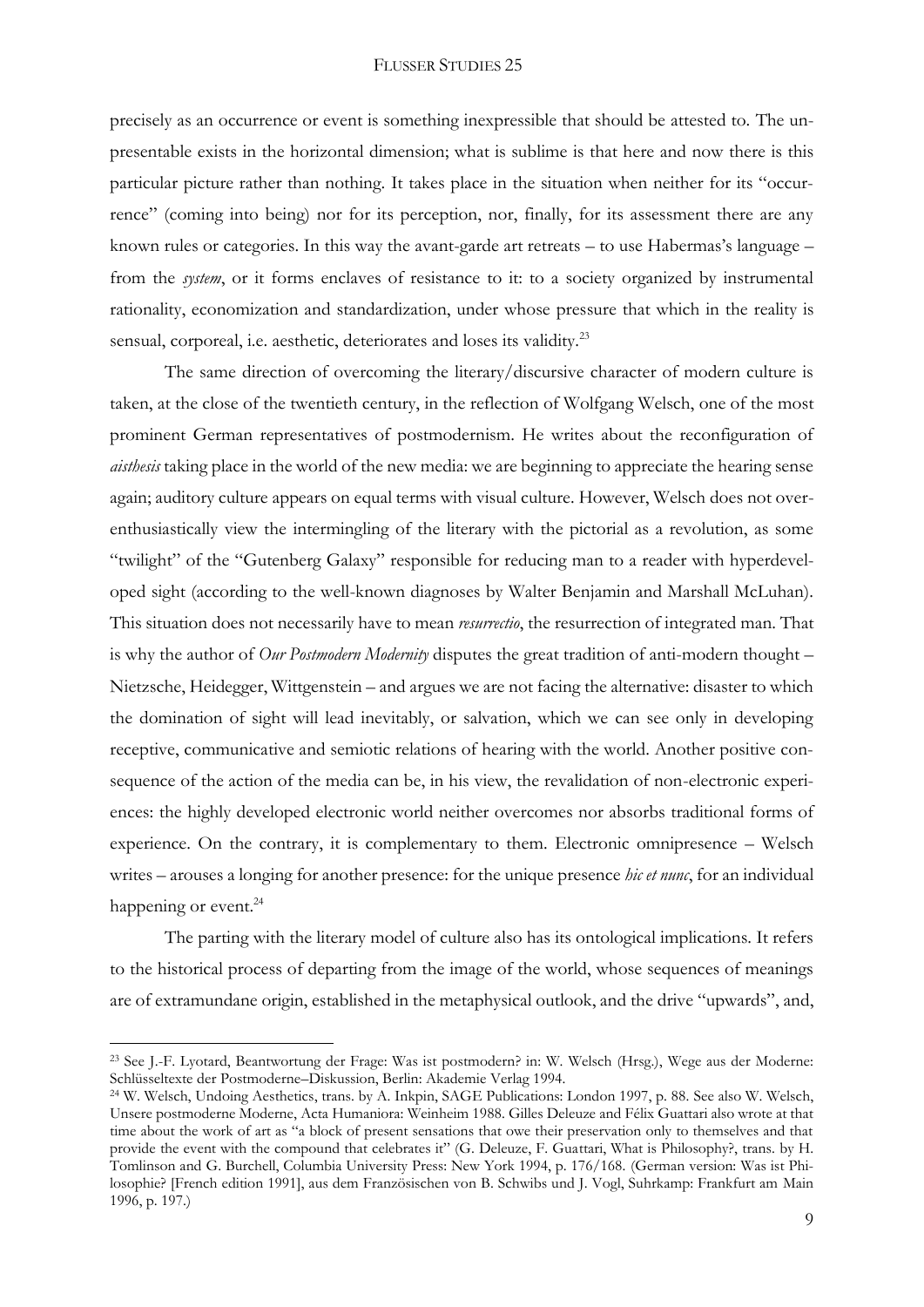thereby, in the model of the culture of improvement, of rising towards something different than the lived in and experienced here. The event ontology (*Ereignisontologie*) practiced by Lyotard and Welsch, inspired by Martin Heidegger's ideas, <sup>25</sup> promotes contingency: one can only approximate an event rather than capture it in its presence, establish, or determine it. Rationality becomes a property of meanings revealed not through *being* that is given directly to a universal, objective subject, but through *events* in the historical, daily world. And instead of permanent competencies, previously called virtues, they (events) require the subject's flexibility and mobility that are required today only through cyberculture, the environment that in a way catalyzes contingency. Sociologists even speak of us being now overloaded with "wild contingency".<sup>26</sup> This is a broad subject, but we are interested here only in the media component in this postmodern or liquid-modern (Zygmunt Bauman) narrative. The worlds and media products that are part of it have exactly opposite characteristics to those that are vested in the mass media: they are non-standard, ontologically unstable, heterogeneous and ephemeral, they can be reproduced in different versions – they have a modular structure, owing to which they can be presented in any configurations (image files, sound files, text files).<sup>27</sup> One can no longer get around this reality according to thinking processes that can be reproduced in print/writing. The mediological approach to it (reality) passes from perceiving man as the *medium of man* – an intermediary of textual, oral and/or written tradition – to treating him as the *medium of various media*. 28

# **Deconstruction of Writing**

<u>.</u>

Theorists of the digital media are therefore no longer their critics with an implanted emancipatory imperative. The alienated subject was the negative hero of modern narratives about the "cunning reason" or "false consciousness", from which it was necessary to free it and place it again in a certain "pure", "genuine" social environment – nation, class or public sphere. This mode of social criticism and criticism of the media was based on the discursive model of culture, which was given up, each in their own way, by the postmodernists – Lyotard and Welsch, but first of all, in the context of media philosophy, by Jacques Derrida. It was he who, apparently, dealt the heaviest blow to the culture of speech and writing. Without him, it is also impossible to understand what is going on in *Medienphilosophie* today.

<sup>25</sup> See M. Heidegger, Beiträge zur Philosophie (vom Ereignis), Gesamtausgabe, Vol. 65, Vittorio Klostermann: Frankfurt am Main 2003.

<sup>26</sup> See S. Rieger, Die Individualität der Medien…, op. cit., p. 35.

<sup>27</sup> See L. Manovich, The Language of New Media, MIT Press: Massachusetts 2001.

<sup>28</sup> S. Rieger, Die Individualität der Medien…, op. cit., p. 18.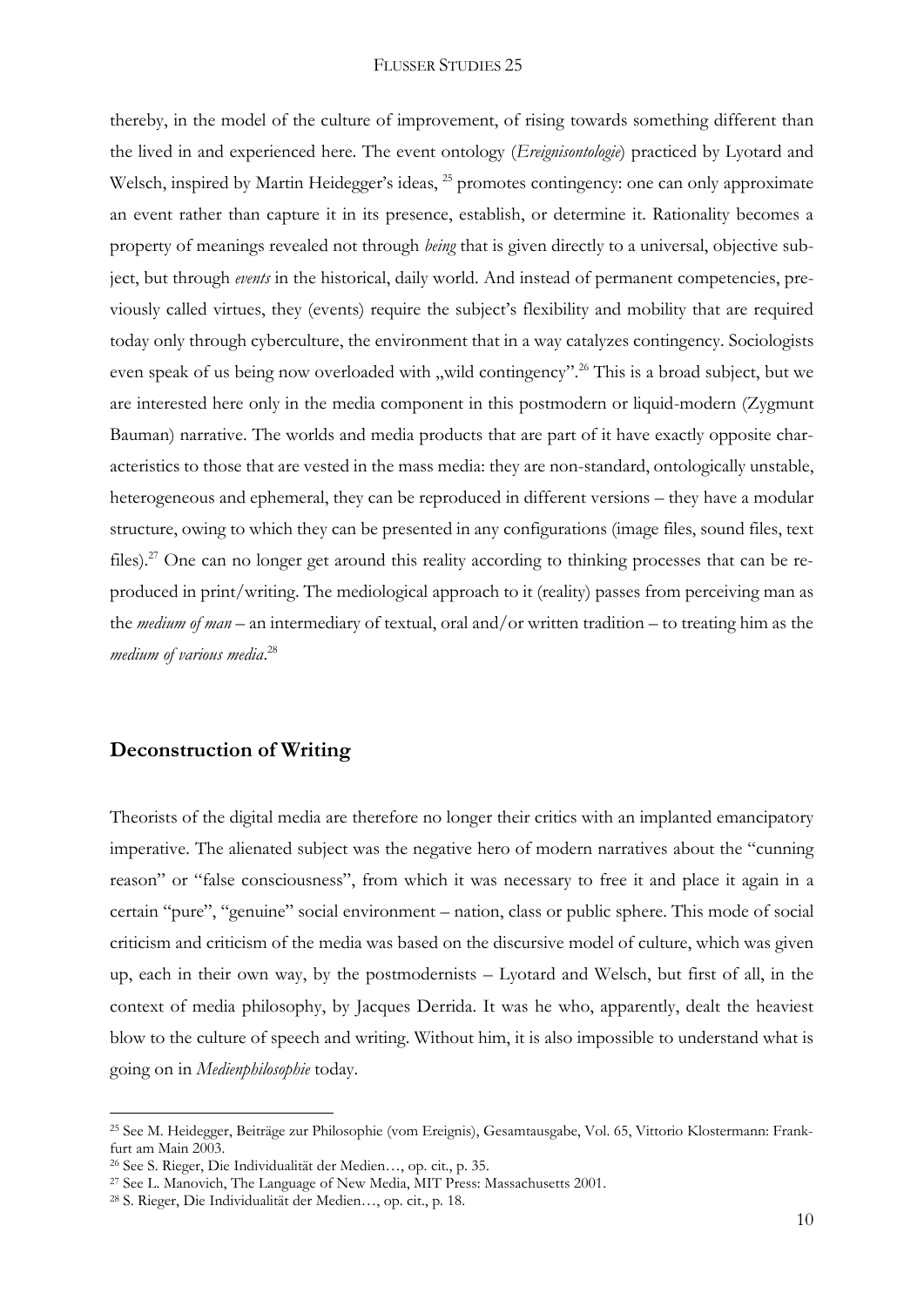Derrida not only exposed the abovementioned model of culture as discourse, which others did before him, particularly Nietzsche and Heidegger, but at the same time he also undermined the structure of the concept of sign and challenged the previously stable ties between the signifier and the signified. The same ties that connected the mind with reality in the metaphysical imaginary and that were the basis for the so-called correspondence definition of truth. The author of *Of Grammatology* deconstructs this imaginary, showing its phonocentric, or speech-based character. Speech needs writing signs that assume the difference between the internal (mind) and the external (sign), between the word and the object: the signs – readable to the reader-subject who contacted *being* – turn out to be alien to the world, not giving it justice, robbing it of its particularity, and ultimately referring to nothing. The writing signs are based on the phonocentric model of communication, in which people are standing face to face, directly within hearing range, thereby exposing themselves to one another, depriving themselves of mystery, any trace of difference<sup>29</sup>: thus the signs in question have violence and tyranny encoded in them.

The *presented* concept of *writing* calls for a redefinition, as a result of which it ceases to be perceived as a medium that represents reality, in contrast, it becomes a "game in language", which is obviously a reference to Wittgenstein's term *language-games.* But while the author of *Philosophical Investigation* treated *language-games* (*Sprachspiele*) as a method of investigating colloquial language, to distinguish different models of language practices in it – "I shall also call the whole, consisting of language and the actions into which it is woven, the 'language-game"<sup>30</sup> - to Derrida "game" means first of all the "absence of the transcendental signified".<sup>31</sup> Between the *signifiant* and *signifié* there occur any cultural-context dependent translocations that cannot be stabilized. Nor can we also think of writing that would be a medium of cognition for cognition itself, oriented towards the ideal world. It is an illusion only, one of cultural representations. We are rather dealing with a mutual game of linguistic representations – in different constellations. Self-presence, Derrida says, is never being given "but only dreamed of and always already split, repeated, incapable of appearing to itself except in its own disappearance."<sup>32</sup> Hegel might have therefore been right when he thought that self-consciousness denoted negation, nullification, *Aufhebung des Subjekt-Objekt-Gegensatzes*, but he was wrong when he believed that there at all existed something like *Subjekt*, "ego in its purity", strong and capable of going beyond time and treating it precisely as *presence* i.e. the object, a certain *Vorhandenes*. <sup>33</sup> To the French philosopher, what can be *pure* can be only "movement which produces

<sup>29</sup> J. Derrida, Of Grammatology, trans. by G. Ch. Spivak, John Hopkins University: Baltimore 1997, p. 70.

<sup>30</sup> L. Wittgenstein, Philosophical Investigations, trans. by G. E. M. Anscombe, Basil Blackwell 1986, p. 5 (§ 7).

<sup>31</sup> J. Derrida, Of Grammatology, op. cit., p. 50.

<sup>32</sup> Ibid, p. 112.

<sup>33</sup> See J. Derrida, Of Spirit. Heidegger and the Question, trans. by G. Bennington and R. Bowlby, The University of Chicago Press: Chicago and London 1991, p. 27.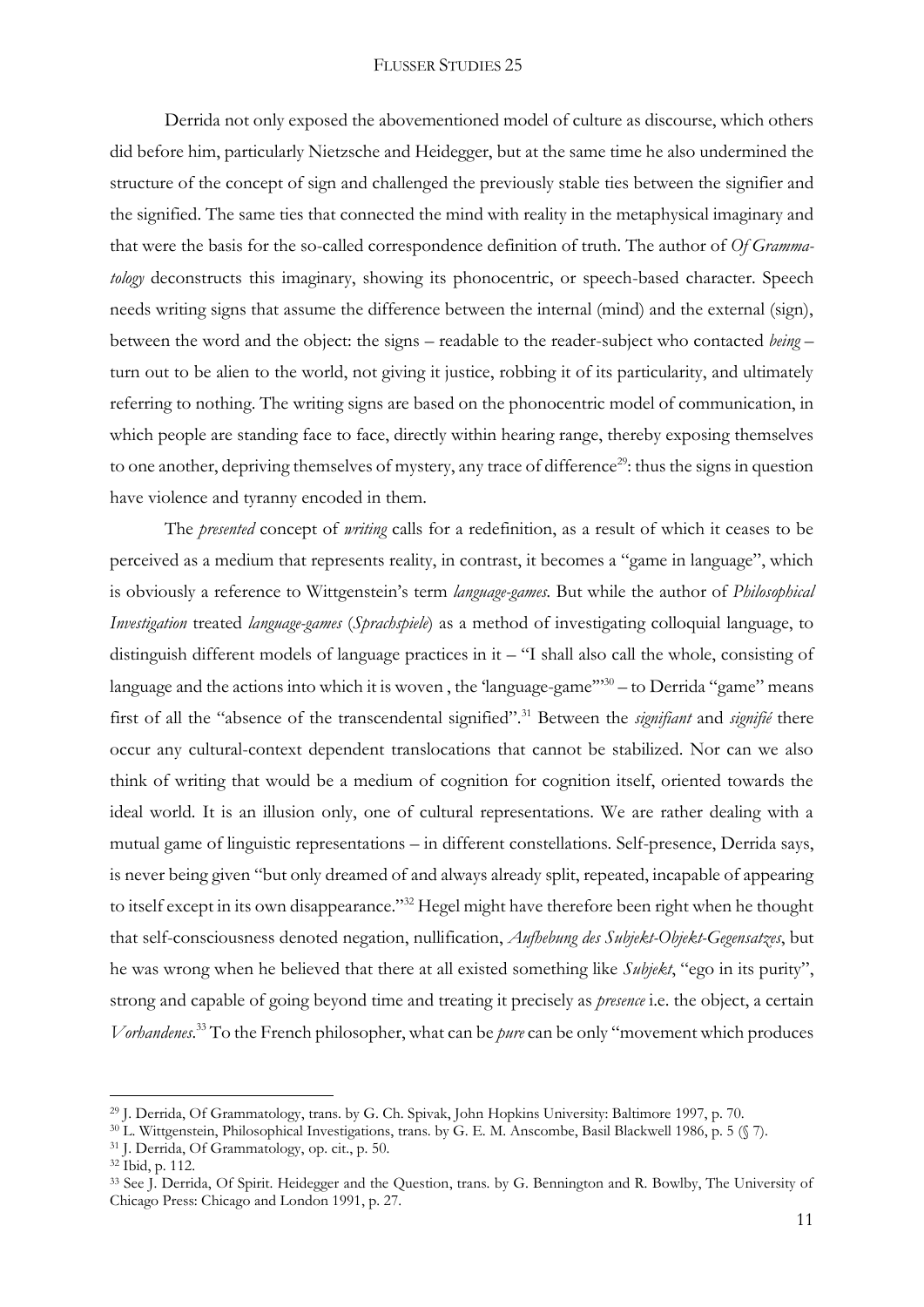difference"<sup>34</sup> and precedes any determinate content. T*he pure movement* is *differance* – the call sign of Derridean philosophy – which is never a present being, cannot be communicated through signs, is prior to the sign, concept or action. "It permits the articulation of speech and writing", it founds the metaphysical opposition between the sensible and the intelligible, then between signifier and signified.<sup>35</sup> *Differance* leaves behind only *traces* – unintentional, casual, whose relation to the sign resembles the Freudian relationship between the unconsciousness and that which is accessible to consciousness.<sup>36</sup> That is why the meanings that are revealed through traces are always contingent, dispersed, disseminated, approximate, and are yet to come … The case is different with meanings revealed by signs: they are always determined by giving names to things, by distinguishing and selecting them. All these sign functions are a gesture of violence to relevant things; they threaten them with the "loss of the proper".<sup>37</sup> Consequently, for them there is no "transcendental signified" – nothing exists before text, everything is text, a game of references.

The deconstruction of the writing medium effected by Derrida presents an intellectual offer capable of describing and explaining phenomena in the world organized by the "cybernetic principle", which (the world) has lost its stability and continues to expand. This principle operates without violence, it assumes a communication feedback, it challenges the opposition treatment of the sender/recipient or man/technology relationship; rather than *colonize*, *it mediatizes* the "life world", creating an entirely new research area, both for the already existing media sciences – psychology, sociology, communicology – and for philosophical reflection. When meanings continue to drift away, when they appear on the "horizon", when "there is no 'perfect state'", therefore, of communication which the theory could recognize or could serve the purpose of fulfilling this state in the human world, there is one thing left for it to be, as Denis McQuail put it, a "navigational tool on journeys to various destinations that we choose for independent reasons".<sup>38</sup> Theory here becomes a cultural practice – a set of human actions and behaviors, ways of accumulating and expressing knowledge that are different in different place and time. Out of these actions, it is not possible to select "purely" cognitive acts that would allegedly have access to reality itself. "The navigational tool" does not harbor such illusions, it should serve both experts and laypersons on their journey about the empirical phenomena of daily life.

<sup>34</sup> J. Derrida, Of Grammatology, op. cit., p. 62.

<sup>35</sup> Ibid, p. 63.

<sup>36</sup> See S. Krämer, Das Medium als Spur und als Apparat, in: S. Krämer (Hrsg.) Medien, Computer, Realität. Wirklichkeitsvorstellungen und Neue Medien, Suhrkamp: Frankfurt a. M. 2000, p. 81.

<sup>37</sup> J. Derrida, Of Grammatology, op. cit., p 112.

<sup>&</sup>lt;sup>38</sup> D. McQuail, New Horizons for Communication Theory in the New Media Age, in: A Companion to Media Studies, ed. by A. N. Valdivia, Blackwell: Oxford 2003, p. 40.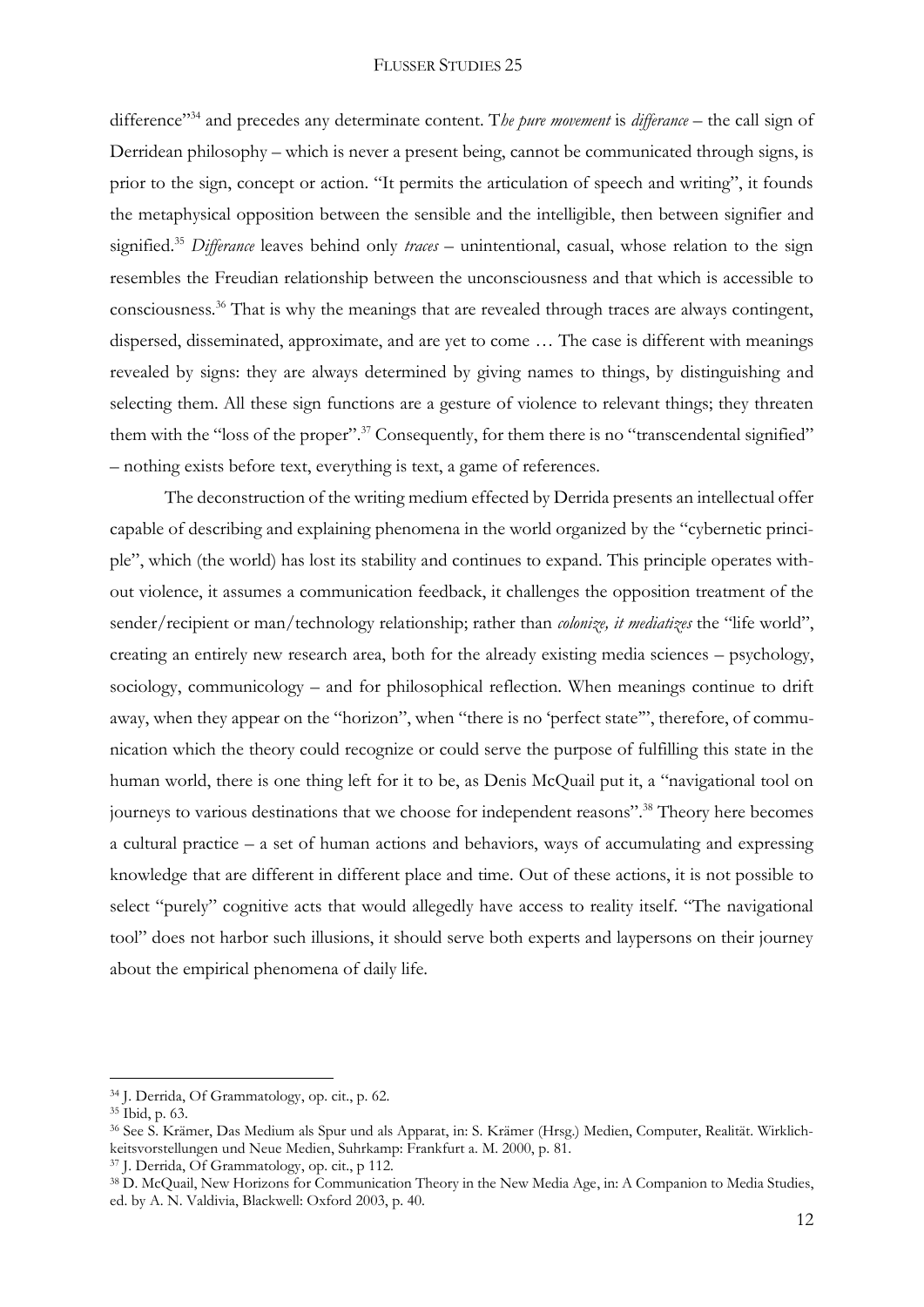## **The Medial Turn and Medienphilosophie**

The use of a sign according to the principle of dissemination, dispersion, splitting, and proliferation of meanings, has an anti-violence potential because there is no dominant sender here, or unidirectional media transmission. The digital media operate based on this principle. The new *culture of the media* requires new thinking which goes beyond the ontology of the world exposed to standardization and homogenization. One of the formulas of such thinking is the new philosophy of the media, which, in the German academic world, begins to autonomize itself as a separate discipline: it appears that, taking into account different ways and styles of practicing it, we can use a certain generalization and speak of the *German philosophy of the media*. In fact, it would be more appropriate to speak of *media philosophy* (medial?) (*Medienphilosophie*) – that is supposed to differ from the existing philosophical reflection on the media, i.e. from the "philosophy of the media" (*Philosophie der Medien*).<sup>39</sup> The concept is being redefined and the new academic discipline emerges after the so-called *medial turn,* whose main authors were Friedrich Kittler and Vilém Flusser. The epistemological background to these events is provided first of all by poststructuralists such as Derrida, Foucault, Deleuze and others. Their approaches in the reflections on the new media are utilized in different ways inter alia by Frank Hartmann, Dietrich Mersch, Sybille Krämer, Reinhard Margreiter or (here the impact of Richard Rorty's neo-pragmatism is seen) by Mike Sandbothe (the author of the pragmatic philosophy of the media).<sup>40</sup> Drawing from the same sources, Siegfried Zielinski creates a philosophically sophisticated history of media under the façade of archeology and variantology: he is a phenomenal figure as compared with the others.

Poststructuralist inspirations in the philosophical diagnosis of the new media reality are detectable in such statements by Frank Hartmann as the following: ""The desirable rhizomatic jumble, in which connections also operate by diverse encodings, corresponds to the heterogeneity of the changing cultural-media matrix. The Cartesian categories and dualisms like man and technology, recognized for centuries as fundamental ontological constants, are replaced by concepts of the new media reality that, according to the formulations by Deleuze and Guattari, no longer permit 'any radical cuts between sign regimes and their objects' and demand the multimedia decentering of language into 'other dimensions and registers'. It does not come out of nowhere that some

<sup>39</sup> On the subject, see S. Münker, After the Medial Turn. Sieben Thesen zur Medienphilosophie, in: S. Münkler, A. Roesler, M. Sandbothe (Hrsg.), Medienphilosophie. Beiträge zur Klärung eines Begriffs, Fischer Taschenbuch Verlag: 2003.

<sup>40</sup> See inter alia. F. Hartmann, Medienphilosophie, op. cit.; D. Mersch, Medientheorien zur Einführung, Junius Verlag: Hamburg 2006; R. Margreiter, Medienphilosophie. Eine Einführung, Parerga: Berlin 2007; M. Sandbothe, Pragmatische Medienphilosophie. Grundlegung einer neuen Disziplin im Zeitalter des Internet, Weilerswist 2001; S. Münkler, A. Roesler, M. Sandbothe (Hrsg.), Medienphilosophie. Beiträge zur Klärung eines Begriffs, op. cit.; M. Sandbothe, L. Nagl (Hrsg.), Systematische Medienphilosophie, "Deutsche Zeitschrift für Philosophie", Sonderband 7, Akademie Verlag: Berlin 2005.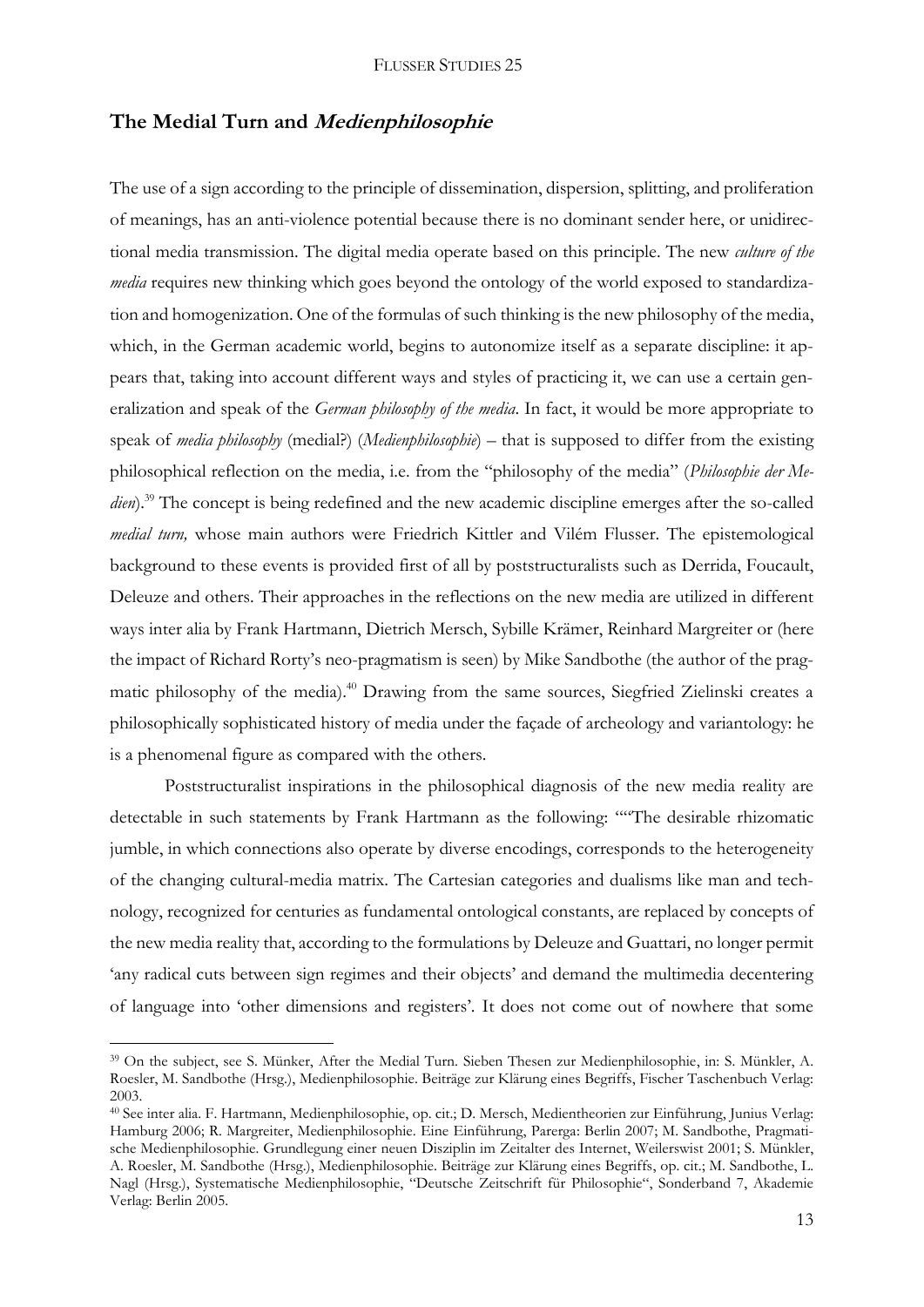unprecedented claim from the lifeworld kindled the sparkles of this kind in the area of the philosophical molding of theory. Society was (and is) for radically changing its media functions of expression and its conditions of reproducing knowledge, and it is only on the reflective level that it begins to grasp itself as an 'information processing system' (Michael Giesecke). Epistemological cut: can the book and books-related thinking really face it?"<sup>41</sup>

This is the end of literariness but also of the reality enveloped by the former in a uniform, linear and analytic way of thinking. The end of the media theory using dualisms like signifier/signified, representation/represented, or sender/receiver, which is realized as part of criticism of ideologies or theories of communication derived from *book culture*. These approaches are now being accused of using a false model of meaning/sign on one hand, while on the other hand, of "forgetting the media" or "blindness" to them – to technologies. It is in these two registers that the drama of inter alia Sybille Krämer's original reflection on the media can be written out. She relates Derridean dissemination as a model of communication to what she calls "the postal principle (*postalische Prinzip*)" consisting in "revealing that which is uniform amongst the different", a task, which, according to this philosopher, can be best described and explained by the "messenger" metaphor. "Messenger" is the key metaphor serving to explain what the media do: they translate one language into another (Hermes translated/interpreted to travelers the plans that gods had towards them) – the media are situated between two sides, separated from the context, etc. Krämer asks rhetorically: "And is not the good side of our communicative and ritual practice more structurally related to the dissemination of 'that which is sent' according to the 'one-to-many principle' than according to the principle of dyadic dialogue? To Peters, Socrates as a proponent of the dialogical, and Jesus of Nazareth as a master of dissemination become two main figures embodying different models of communication. The asymmetric public speech of dissemination follows the diffusion model, in which communicative effectiveness is decided exclusively by the activity of the recipients."<sup>42</sup>

The "messenger" figure by no means connects Krämer with understanding the medium as language. On the contrary, like Hartmann, she becomes part of the discourse after the *medial turn*, which emphasizes the technological factor of the medium and aims to remind of it to philosophy,

<sup>41</sup> F. Hartmann, Der rosarote Panther lebt, in: S. Münkler, A. Roesler, M. Sandbothe (Hrsg.), Medienphilosophie. Beiträge zur Klärung eines Begriffs, op. cit., p. 143.

<sup>42</sup> S. Krämer, Medien, Boten, Spuren, in: S. Münker, A. Roesler (Hrsg.), Was ist ein Medium?, Suhrkamp: Frankfurt am Main 2008, p. 78.) Krämer adapts for her theory inter alia the analyses by John Durham Peters, American media theorist, who, in his history of communication ideas, challenged the position of dialogue as the best way of successful communication. He referred to the experiences of twentieth-century anti-modernist thinkers – Heidegger, Wittgenstein, Arendt, Levinas – who recognized the ultimate impossibility of dialogue. "Whatever 'communication' might mean, it is more fundamentally a political and ethical problem than a semantic one (…). In renouncing the dream of 'communication' I am not saying that the urge to connect is bad; rather, I mean that the dream itself inhibits the hard work of connection. This book bids us out of Wittgenstein's fly-bottle. Too often, 'communication' misleads us from the task of building worlds together." (J. D. Peters, Speaking into the Air: A History of the Idea of Communication, The University of Chicago Press: Chicago and London 1999, p. 30.) On the figure of messenger, see above all S. Krämer, Medium, Bote, Übertragung. Kleine Metaphysik der Medialität, Suhrkamp: Frankfurt am Main 2008.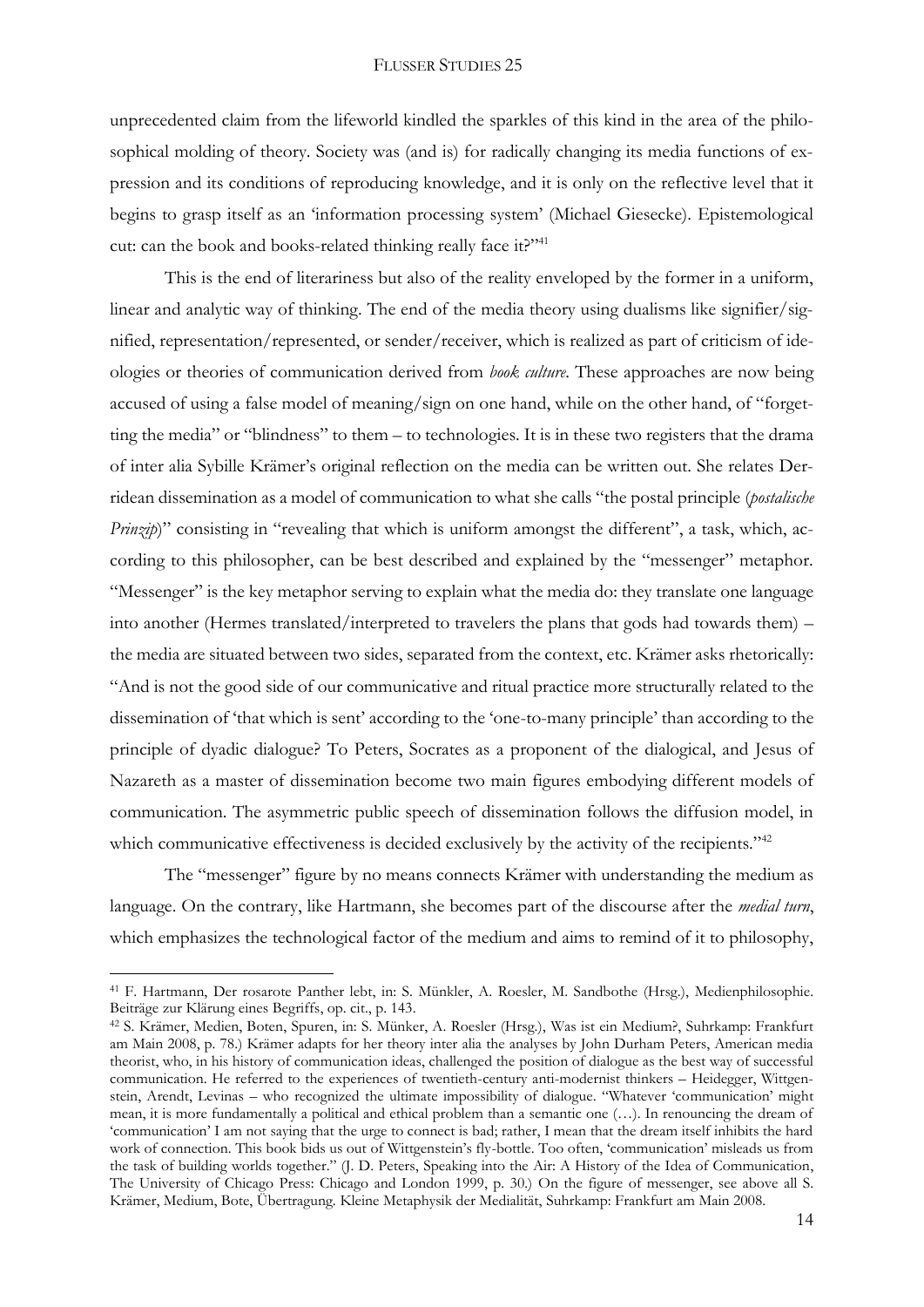and in broader terms to the humanities. The restored memory would already belong to man perceived as the *medium of different media*. Actually, Walter Benjamin worked on this memory in the nineteen-thirties but it was publicized – in connection with television – in the nineteen-sixties by Marshall McLuhan, in whose view – in accordance with the proposition: "the medium is the message" – communication is not only about the message, the content, what also counts is the technological factor. Any information sent via the medium thus carries its memory with it, and retains its trace/mark. This general structuralist assumption – the form more important than the content – turned out to be the starting point for the "medial turn" in question. Both Hartmann and Krämer take part in the debate on what is the primary scenery in which the medial takes place, and on what is going to be the right object of humanistic studies – the transmission of signs/meanings as the ideology-critique would have it, or technological artifacts? This is one of the versions of the dispute between discursive and technological understanding of culture: culture as text, the symbolic vs. culture as daily techniques of perception**,** communication, representation, archiving, calculating, measuring, etc.<sup>43</sup>

Sybille Krämer argues here with Derrida. The reconstruction of her viewpoint should be more or less as follows: one thing is the disseminative model of meaning: it is actually acceptable because it overcomes the dialogical character of the writing culture, in which the sender/writer shows the recipient/reader, his discussion partner, around the world, leading him to the land of eternal bliss. The falsity of this assumption is otherwise exposed by Claude Levi-Strauss, who in *Tristes Tropiques* asserts that "Writing is a strange thing"<sup>44</sup>, repeating in a sense Plato's famous phrase "Writing ... has this strange quality".<sup>45</sup> The anthropologist puts an end to the hopes, eternally associated with writing and relevant after the modern Enlightenment facelift, of getting to know the world, which would free the readers from all oppressions allegedly caused by ignorance and analphabetism. Levi-Strauss believes that history of culture provides evidence for an entirely opposite thesis that usually "writing may not have sufficed to consolidate human knowledge", it did not

1

<sup>43</sup> See S. Krämer, Das Medium als Spur und als Apparat, w: S. Krämer (Hrsg.), Medien, Computer, Realität. Wirklichkeitsvorstellungen und Neuen Medien, Suhrkamp: Frankfurt am Main 1998, pp. 73-78; S. Krämer, H. Bredekamp, Culture, Technology, Cultural Techniques – Moving Beyond Text, "Theory, Culture & Society", 30 (6), 2013, pp. 20- 29. See also: F. Hartmann, Kommunikation als "Ideologie", in: B. Mersmann, Th. Weber (Hrsg.), Avinus Verlag: Berlin 2008, p. 89-90. One of the eminent opponents of the "medial turn" was Niklas Luhmann, according to whom people do not perceive the media but only forms, perceptual frames: semantically empty that are filled up depending on the perspective adopted by a communication participant. These meanings – the message – are not influenced at all by media techniques. Although "the way in which these technologies work structures and limits what is possible as mass communication." (…) "Nonetheless", Luhmann writes, "we do not want to regard the work of these machines, nor indeed their mechanical or electronic internal workings, as an operation within the system of the mass media. Not everything which is a condition of possibility of systems operation can be a part of operational sequences of the system itself." (N. Luhmann, The Reality of the Mass Media, op. cit., p. 3.)

<sup>44</sup> C. Lévi-Strauss, Tristes Tropiques, trans. by. J. Russell, Criterion Books: New York 1961, p. 291.

<sup>45</sup> Plato, Phaedrus 275d, in: Plato in Twelve Volumes, Vol. 9 trans. by H. N. Fowler. Cambridge, MA, Harvard University Press; London, William Heinemann Ltd. 1925.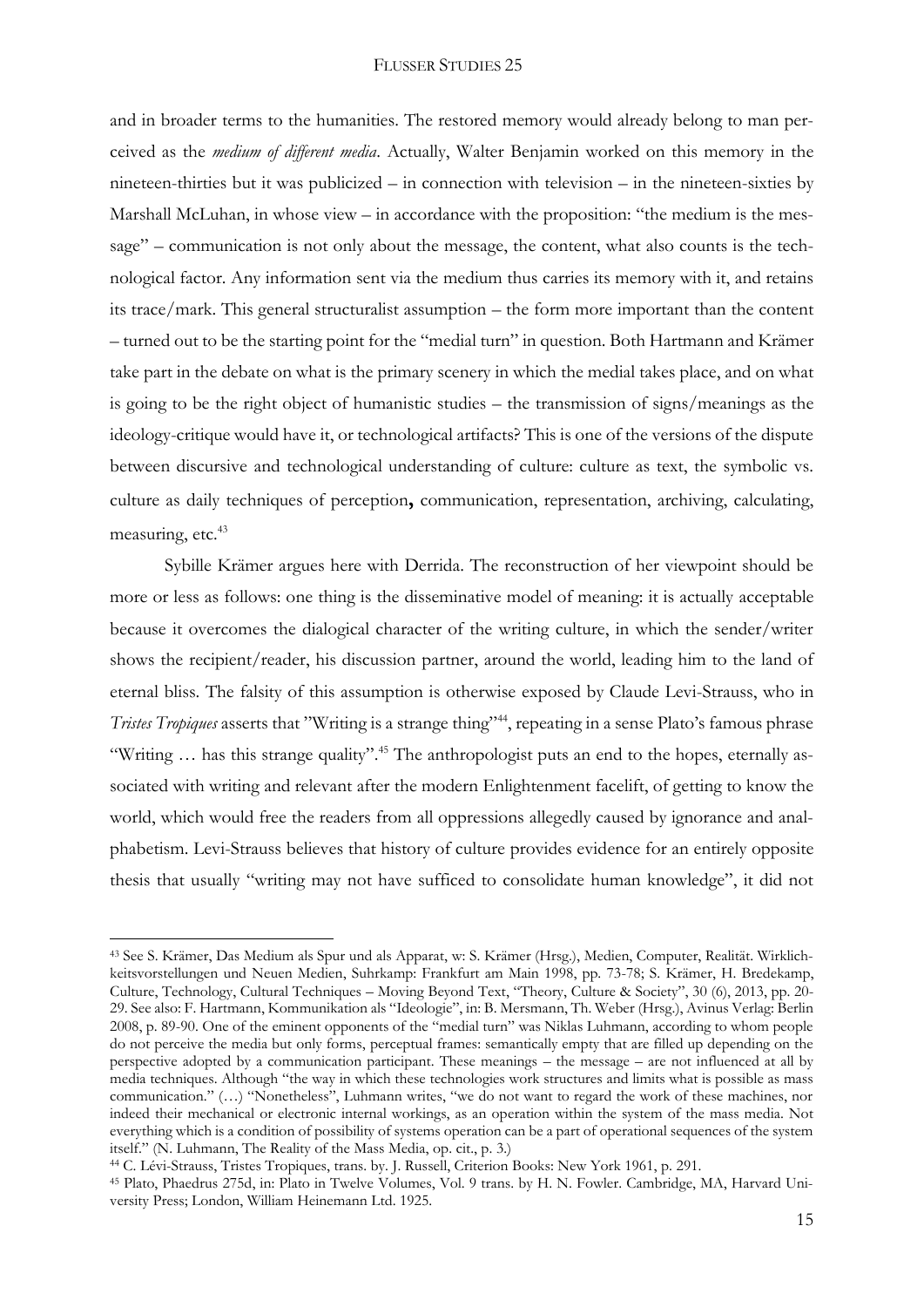serve the idea *objective* and *disinterested* cognition and "it may well have been indispensable to the establishment of an enduring dominion", and exploitation of the people.<sup>46</sup> Krämer certainly knows and also accepts this point of view – Derrida presents it in one of the chapters in *Of Grammatology.* However, she thinks, and this is the second point, that Derrida is not consistent because he forgets in his conception of writing about the practices of using writing, independent of speaking aloud, such as mathematical formalization, logical calculations, programming languages, musical notations or choreographic systems. In the German philosopher's view they determined the "signature of Western metaphysics" at least to the same extent as phonocentrism. The main objection is that Derrida was unable or did not want to free himself from associations of writing with language.<sup>47</sup> Krämer does not deny that any notation can be presented in a discursive way – but this does not change the fact that in the history of Western culture a constitutive role is played by literacy – writing originally understood as a certain way of giving the language. The *linguistic turn* in the twentieth century also confirmed the tendency for treating culture as text. "It is time that writing in its iconographic dimension, i.e. as writing pictoriality=notational iconicity [*Schriftbildlichkeit*] be placed in the center of attention."<sup>48</sup> Hence also comes the suggestion of returning to the etymological meaning of culture *– cultura agri* – which was "refined' into *cultura animi*<sup>249</sup>, and thereby deprived of the impetus to act, to be technically worked on. Now is the time to return to the "diagrammatic" as constitutive of "operational iconicity (pictoriality)," which is associated with cultural techniques, operational processes that enable work with objects and symbols that come into existence "as a result of interactions within the triad of imagination, hand and eye".<sup>50</sup> Krämer explains operationality in the following way: "Prints, charts and maps not only represent something but at the same time open spaces so that the represented could be utilized, observed and studied. And this happens the more so if it is manifested through that which cannot be otherwise seen or, if it is stabilized – we mean the transience of speech sounds and musical sounds – it is manifested through that which is usually ephemeral, elusive, and fragile. Operational iconicity manifests itself, therefore, not only as the visualization medium [*Anschauungsmedium*] but also as a tool and an 'instrument of reflection' ['*Reflexionsinstrument'*]".<sup>51</sup>

The departure from the discursive concept of nature is illustrated by the transition from text to technology, from a symbol to its "manipulative materiality", where algorithmic ways of

<sup>46</sup> C. Lévi-Strauss, Tristes Tropiques, op. cit., p. 293, 292.

<sup>&</sup>lt;sup>47</sup> S. Krämer, Operative Bildlichkeit. Von der Grammatologie' zu einer ,Diagrammatologie'? Reflexionen über erkennendes 'Sehen', in: M. Hessler, D. Mersch (Hg.), Logik des Bildlichen. Zur Kritik der ikonischen Vernunft, Transcript Verlag: Bielefeld 2009, p. 97.

<sup>48</sup> Ibid.

<sup>49</sup> S. Krämer, H. Bredekamp, Culture, Technology, Cultural Techniques – Moving Beyond Text, op. cit. p. 21.

<sup>50</sup> S. Krämer, Operative Bildlichkeit…, op. cit. p. 105.

<sup>51</sup> Ibid, p. 104.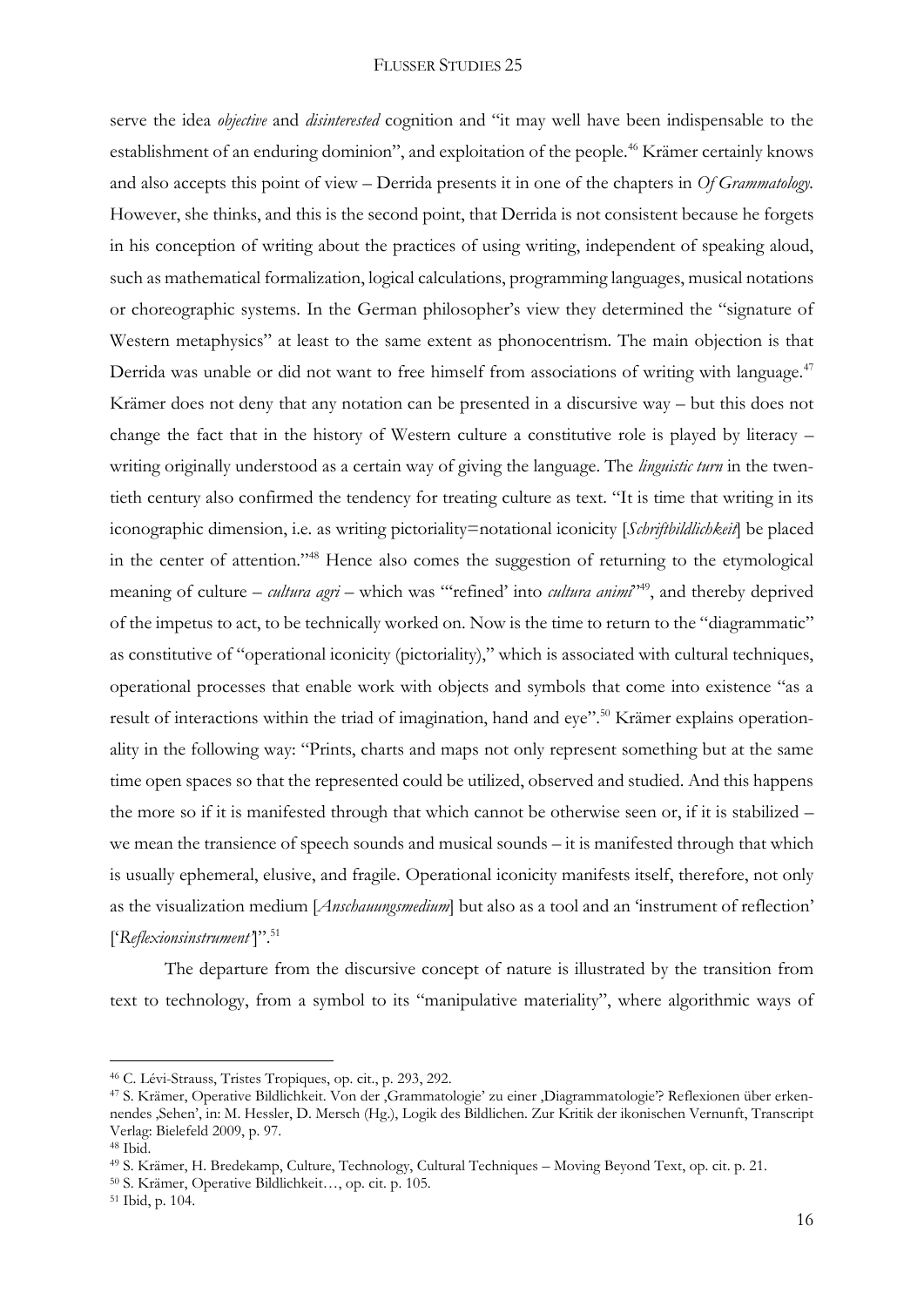transforming it matter more than interpretations. This change is documented inter alia by the socalled "performative turn" in the humanities, which focuses on culture as actions, rituals, and routine behaviors. It (change) is also observable in the most recent versions of science theory that focus on the practices of operating with objects and with instruments in laboratories, lecture halls, etc. as is the case with Bruno Latour's actor-network theory. Finally, this is the change that is illustrated by the above-cited "medial turn", associated in Germany first of all with the name of Friedrich Kittler.<sup>52</sup> It was he who started the abovementioned dispute in the nineteen-eighties, shifting responsibility for the then contemporary notions of the media onto the literary narratives, created between 1880 and 1920, resulting from their authors' astonishment with the film, typewriter and gramophone. The direct object of Kittler's attack on these traditions is the discourse on Heidegger's concept of technology, in vogue in the nineteen-seventies and eighties. In the introduction to his famous book *Gramophone, Film, Typewriter* (1986) he writes as follows: "Obviously, stories of this kind cannot replace a history of technology. Even if they were countless they would remain numberless, and thus would fail to capture the real upon which all innovations are based. Conversely, number series, blueprints, and diagrams never turn back into writing, only into machines. Heidegger said as much with his fine statement that technology itself prevents any experience of its essence. However, Heidegger's textbook-like confusion of writing and experience need not be; in lieu of philosophical inquiries into essence, simple knowledge will do."<sup>53</sup>

Speculation will not therefore replace "simple" knowledge in technology. It is a strong objection – it concerns the most important moments in the twentieth-century German philosophy of media (*Philosophie der Medien*), to be precise**.** They are speculated about not only by Heideggerians with their narrative about technology as the crowning of metaphysics in the history of the *forgetting of Being,* and about modernity as *the time of the world picture*, but also by critical philosophers. Although both kinds of philosophers started from different assumptions and were after something different in philosophizing, they were united nonetheless in their view on technology from the perspective of the history of the decline of civilization (*Verfallsgeschichte der Zivilisation*). Social critics: Adorno, Horkheimer, and Marcuse were concerned with emancipation, liberation of people from this fatal slippage, which, they believed, could only be effected by revolutionizing science and technology, including the media, integrated with the logic (rationality) of control and domination.<sup>54</sup>

<sup>52</sup> See S. Krämer, H. Bredekamp, Culture, Technology, Cultural Techniques – Moving Beyond Text, op. cit., p. 23-24. <sup>53</sup> F. A. Kittler, Gramophone, Film, Typewriter, trans. by G. Winthrop-Young and M. Wutz, Stanford University Press: Stanford 1999, p. xl. Heidegger's sentence from Holzwege (1950). On the subject see also S. Rieger, Die Individualität der Medien…, op. cit. p. 21.

<sup>54</sup> Habermas also adds Schelling, Marx and Benjamin to this series of names, pointing out the roots of the presented way of thinking in the Jewish and protestant mysticisms of promise of "resurrection of fallen nature" , See J. Habermas, Technik und Wissenschaft als "Ideologie", Suhrkamp: Frankfurt am Main 1969, p. 54.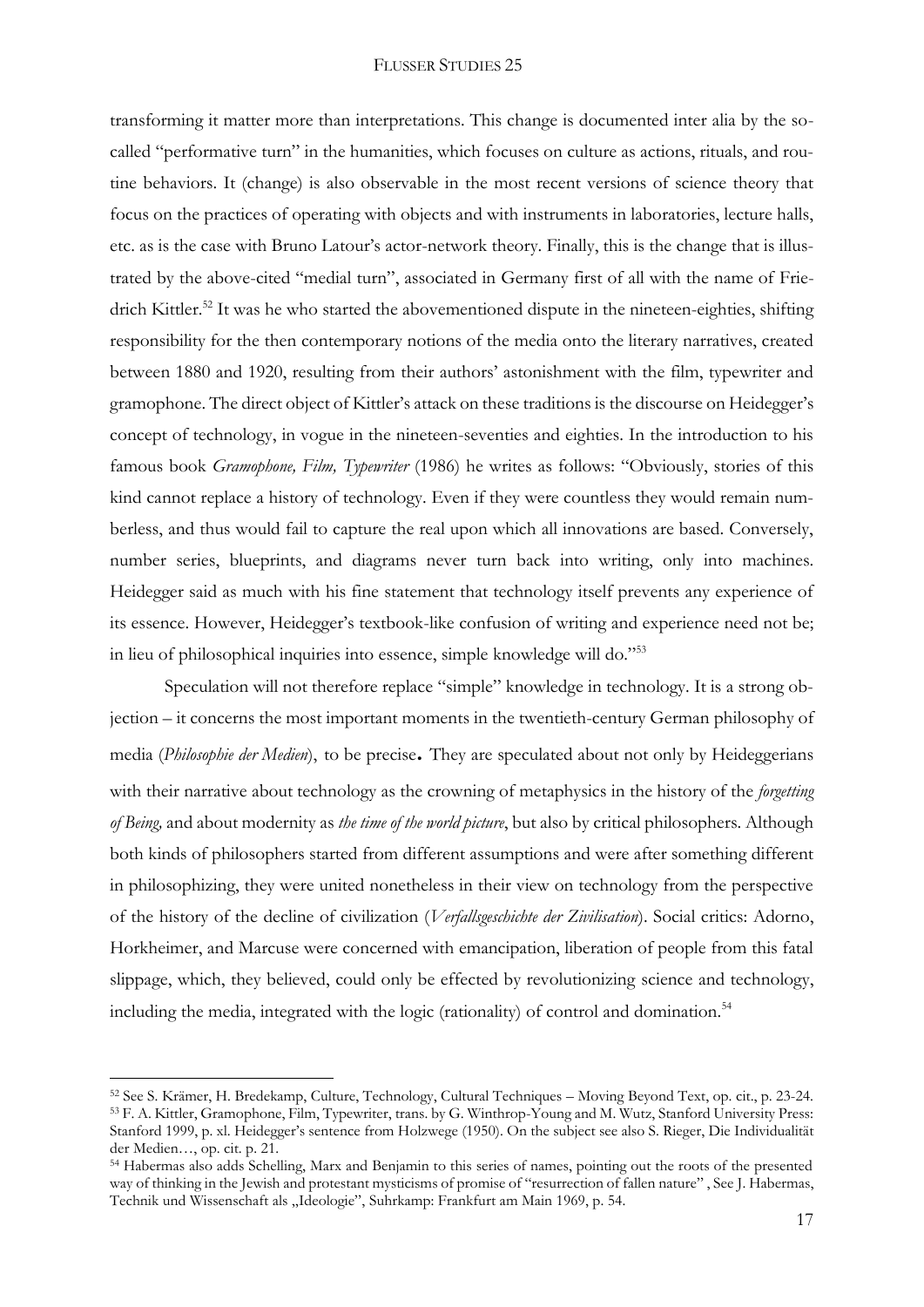Kittler's successors, who regard themselves as "theorists/philosophers of the media", dissociate themselves from "theorists of communication" although the majority of them appear to avoid his style of aggressive technological fetishism. The object of their reflection is obviously technology-dominated digital culture: an *empirically adequate* theory as a "navigational tool" must also take into account the "diagrammatical" and generally all digital techniques, for example the logics of databases, that are capable of creating meanings without the presence of consciousness acts, without necessary linguistic encoding and understanding.<sup>55</sup> Nevertheless, *Medienphilosophen* (=media philosophers) do not focus only on the material, on media infrastructure and technology, disregarding cultural contexts and social relations since it is impossible to entirely "expel the spirit from the humanities".<sup>56</sup> Remember that in German the humanities are called *Geisteswissenschaften* "sciences of the spirit" – if we cut off the word *Geist* – spirit from this compound noun, what is left is only *Wissenschaften* or sciences. We owe the new type/character of relationships that we make with others on the internet forums and social networking and our new "spontaneity" of our responses, gestures, behaviors as the users of networked computers, smartphones, or tablets to the "digital machines of reality" widening "the lifeworld with the possibility of transmission and envisioning."<sup>57</sup> The expansion of the lifeworld's space, more than time compression i.e. the increasing possibilities of utilizing it effectively, of combining different actions in a time bracket (when jogging or driving a car we listen to MP3 music, etc.) is becoming a turning point in media history. The computer, as a more perfect version of apparatus, better than an analog telephone, radio, television or record player, shows the difference between it and the "tool" as a technological instrument. A tool only makes man's work easier while "technology as apparatus", as Krämer explains, "creates artificial worlds, releases experiences and enables the conduct that would not be possible at all without apparatuses". And the conclusion from this observation: "It is not increased efficiency but generating of the world that is the effective sense of media technologies."<sup>58</sup>

Together with space, its inhabitants are also "generated" – never-ready subjectivities; notpresent, not-necessary fusions of intellectual, ethnic, moral, political, etc. qualities. We are no longer "the subjects of a given objective world but projects of alternative worlds"<sup>59</sup>, says Vilém Flusser (1920-1991), one of the fathers of the "medial turn" in question. To present his ideas would require a separate study, which would interrupt the line of our argument focused on the present. And the

<sup>55</sup> Se for example F. Hartmann, Der rosarote Panther lebt, op. cit., p. 139; F. Hartmann, Kommunikation als "Ideologie", in: B. Mersmann, Th. Weber (Hrsg.), Avinus Verlag: Berlin 2008, p. 89-90.

<sup>56</sup> S. Krämer, Medien, Boten, Spuren, in: S. Münker, A. Roesler (Hrsg.), Was ist ein Medium?, Suhrkamp: Frankfurt am Main 2008, p. 66.

<sup>&</sup>lt;sup>57</sup> F. Hartmann, Kommunikation als "Ideologie", op. cit. p. 87.

<sup>58</sup>S. Krämer, Das Medium als Spur und als Apparat, op. cit., p. 85.

<sup>59</sup> It is Vilém Flusser's thesis. Cited after: F. Hartmann, Kommunikation als "Ideologie", op. cit. p. 87. See V. Flusser, Vom Subjekt zum Projekt: Menschwerdung, Fischer: Frankfurt am Main 1998.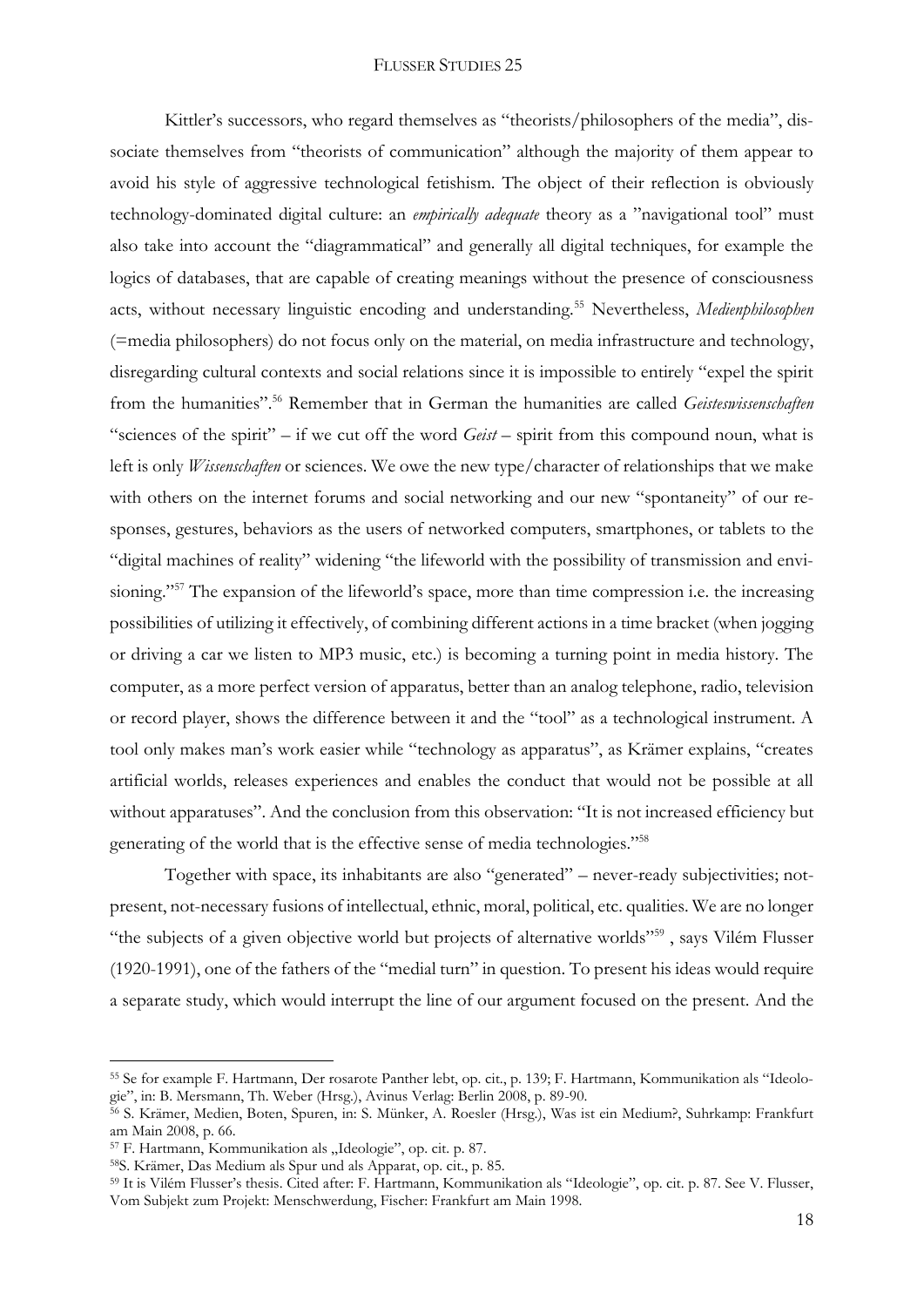most original thinker of the present day, in his sweeping style of philosophizing, in the research area, and finally in his temperament most resembling that of Flusser, is Siegfried Zielinski.

# **Navigator – the Case of Siegfried Zielinski**

Theory as a navigational tool draws inferences from deconstructing metaphysics and has no ambition to explain things as a whole; it accepts the fragmentariness of the object of its research and its own participation in molding it. From the perspective of democratic realities of the Western world built on media technologies, the utopian Habermasian narratives about the media that will improve the world appear ridiculous. The media "have become integrated with daily violence, which is called coercion", Siegfried Zielinski concludes briefly, and no longer educate us or stimulate esthetically, nor do they make us feverishly excited. They are simply cultural techniques we have to learn to acquire necessary social competencies.<sup>60</sup> They deserve separate attention only in the context of the question about art that uses them. Perhaps art will suggest something in this situation and open some new registers of freedom to us? Perhaps artistic experimenting with the media will support us in creative and critical thinking capable of going beyond barren pastures marked out for consumers, exposed to being constantly tested for their competence and usefulness?

## **Methodological Anarchism**

Zielinski's theory is a research project combining the history of the media with the history of science and technology. Its source inspirations should be sought in the ideas of Friedrich Kittler and Vilém Flusser – the most important figures for the original theory of the media in the Germanspeaking area in recent decades. From the standpoint of theory of science the project becomes comprehensible, on the one hand in the context of Derrida's and Foucault's poststructuralism – in particular, it uses the latter's idea for archeology of knowledge/power<sup>61</sup> – while on the other hand in the context of transformations (associated with poststructuralism) in methodological consciousness which have occurred since the nineteen-seventies. Most generally, these transformations consisted in treating science as a cultural practice and in seeking new forms of pursuing it, propagated under the banner of inter- and transdisciplinarity. They related to the category of the *culture of* 

<sup>60</sup> S. Zielinski, […After the Media] News from the Slow-Fading Twentieth Century, trans. by. G. Custance, Univocal Publishing: Minneapolis 2013, p. 18-21.

<sup>61</sup> See ibid. p. 173-175.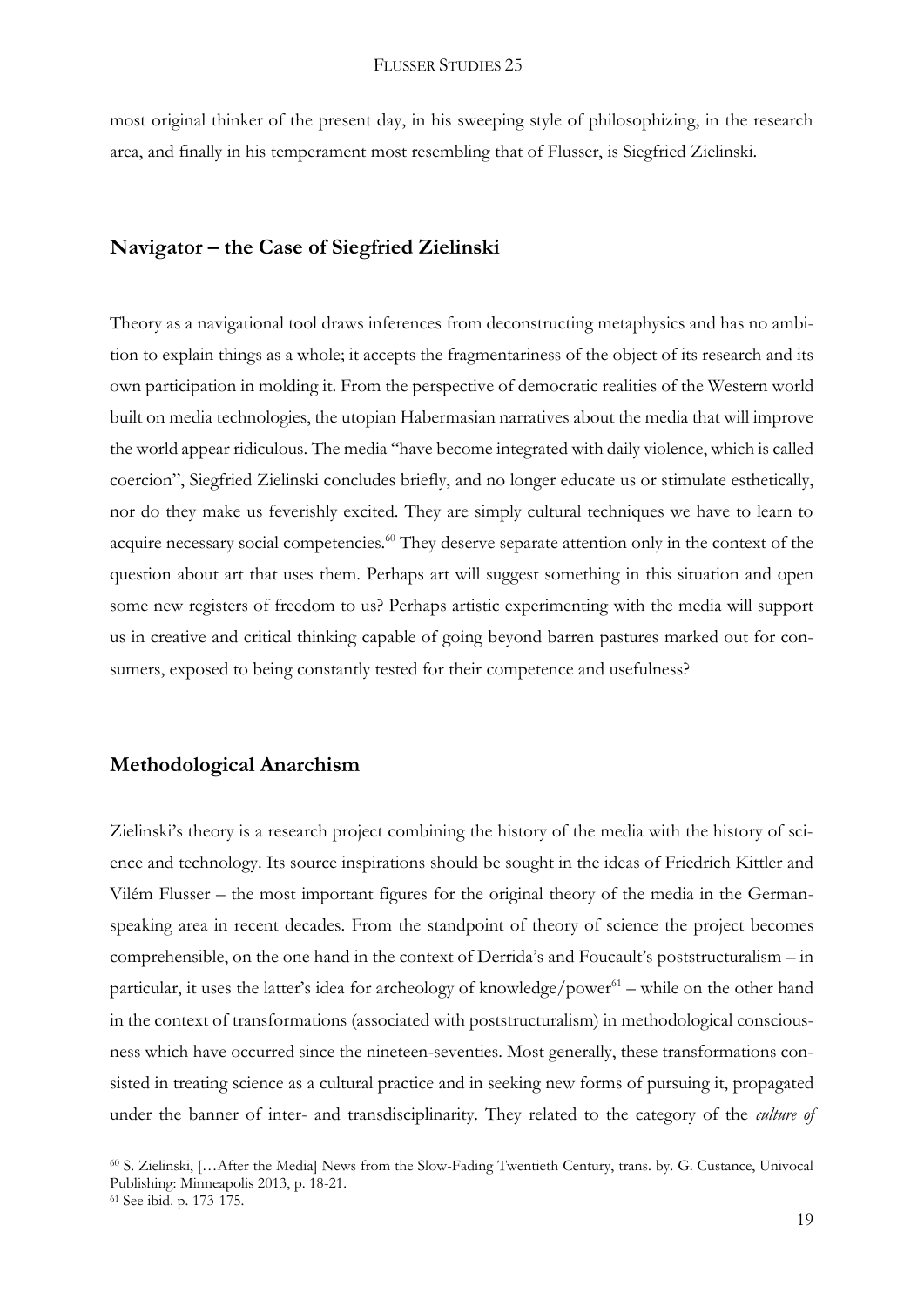*knowledge*, which emphasizes the moment itself of "cultivation" (from Latin *colo, colere*) of knowledge, and pragmatic and performative elements. Cultivation is a process, activity, action; it therefore pertains to the skill and competence of doing something: creating knowledge, sharing and utilizing it. The Latin *navis* denotes a ship, a boat, *navigare* means to travel by boat, sail – *theory, as a navigational tool,* thus refers to transport equipment/devices and to the activities carried out when using them, associated with preparations for a journey and its course, that end with the safe arrival at a port, different on each journey. This is what Zielinski seems to think about theory. What he does in science is a perfect illustration of the thesis of the greatest "anarchist" in the twentiethcentury philosophy of science, Paul Feyerabend, according to whom "science is neither a single tradition, nor the best tradition there is, except for people who have become accustomed to its presence, its benefits and its disadvantages ." <sup>62</sup>

What choices of cultural benefits and/or disadvantages  $=$  boats, journeys, ports did the author of *Deep Time of the Media* (i.e. Zielinski) make? Each attempt to describe them brings certain order and systematizes them, which cannot be avoided even in a study on the reconstruction of the programmatically not only anti-systemic but also even anti-systematic thought. Our task can be made easier by being confined merely to an outline of this philosophical-methodological aspect, disregarding the whole historical-media subject. We have to start from the fact that in his studies on media archeology Zielinski chooses anarchists like him as his partners in discussion. He treats alchemists seriously – "magical thinkers". He views their experiments in the media as fundamental to contemporary science in general, including the theory of media. This extension of the semantic field of science took place first of all because of Vilém Flusser, it was meant to contribute new impetuses to debates about the media in the nineteen-eighties, and to fill in the devastations made by "grand narratives"– structuralist, Marxist, or Lacanian. "The great abstract works" – Zielinski asserts – "bored artists and others, who wanted to change the world using the latest media, for they were unable to discover in these texts any relationship to their own work of transformation. By contrast, Flusser succeeded in arousing passionate motivation to try out the possible shift 'from subject to project', both in theoretical and practical media work with all its contradictions and paradoxes."<sup>63</sup> The author of this comment, when he speaks with acceptance and admiration about his heroes in the history of media-technological thinking and activity often rejected by the contemporaries and ignored in academic handbooks, emphasizes the navigational function of their risky ventures. For example, in the case of the Italian scientist Giovanni Battista della Porta (1535-1615),

<sup>62</sup> P. K. Feyerabend, Against Method [first published 1975], Verso: New York 1993, p. 8. On the culture of knowledge see P. Celiński, J. P. Hudzik (eds.), Kultura wiedzy, Wydawnictwo UJ: Kraków 2012.

<sup>63</sup> S. Zielinski, Deep Time of the Media. Toward an Archeology of Hearing and Seeing by Technical Means, MIT Press: Cambridge Mass. 2008, p. 97.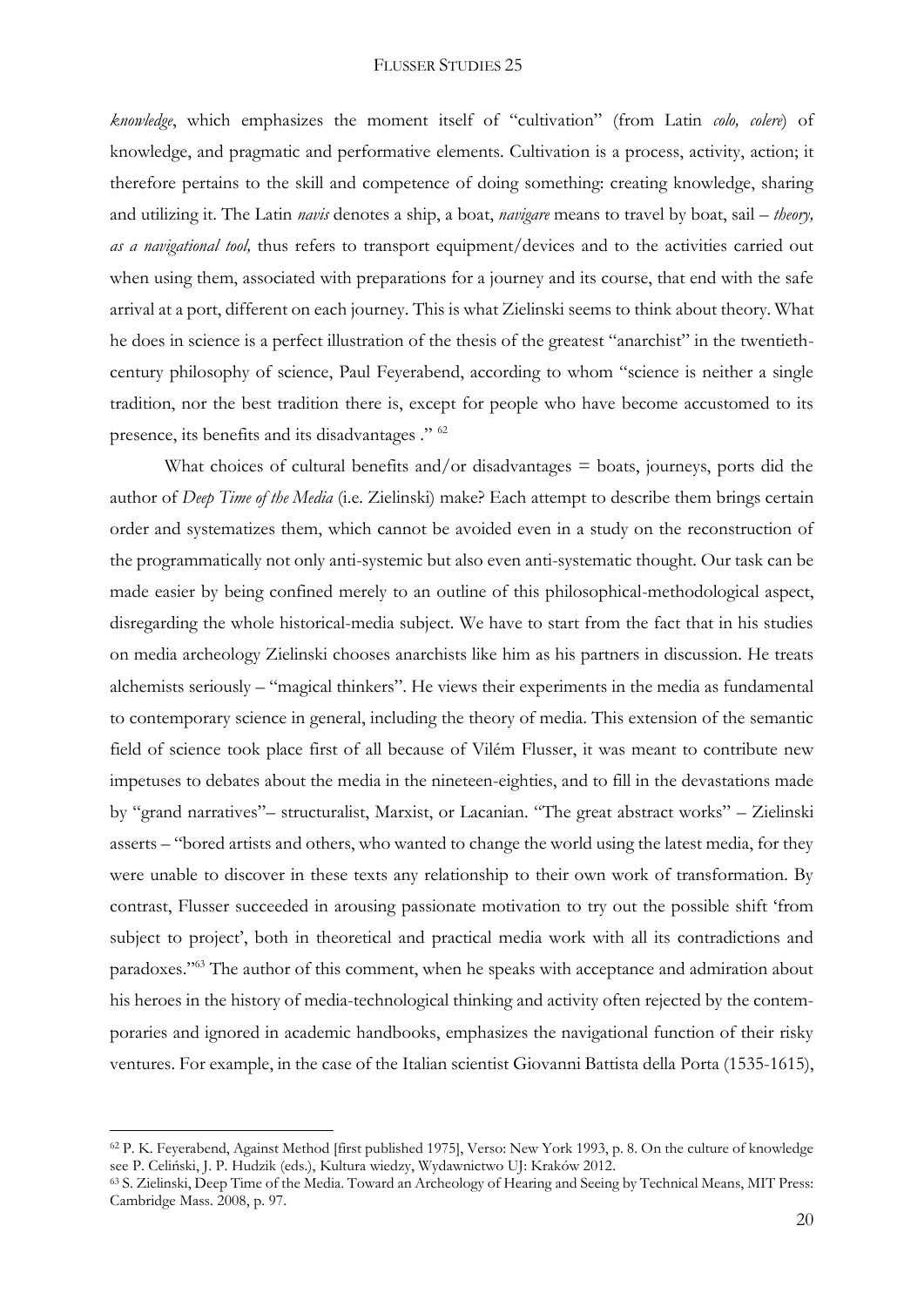who – and Zielinski likes it –" first and foremost explored the world here on Earth, with its absurdities, tensions, and turbulences, not the celestial world of church nor the conceptual world of  $mind."$ <sup>64</sup>

This is a methodological hint to the media theorist of the twenty-first century: in his inquiries he also avoids speculations, transcendentalization, or the use of idealizations. Instead, he speaks of "necessary flexibility between disciplines", and is willing to take them into consideration – regardless of place (preferably the provinces, periphery) and time – "the most exciting processes in knowledge or know-how", he has an ambition "to draft a cartography of research that deviates from the familiar map of established and well-known [cultural] centers"<sup>35</sup>. Diverse points on this mobile map: central and peripheral, mutually mixed up, are those discourses/disciplines between which the media do their translation work. Studies on them have to have the same architecture as they have – interdiscursive and network-like: they (investigations/studies) are conducted at transition points and intersections (*inter* means between, among, inside) between discourses and disciplines, they form combinations of media art and philosophy of the media, theology and natural sciences, physics and biology.<sup>66</sup> They are conducted in infinite movement, they are not located in any specific place: they are *utopian* in the etymological meaning of the word: from Greek *outopos*: non-place, no-where, they thus characterize a thought that cannot stop, show its justification, foundation, or be placed in some transcendence, an ideal communication situation. This kind of thinking *no longer refers to things –* it is rather a component of the *matter of things.* Consequently, *I think* is also no "subject" here, tirelessly constructed by philosophy followed by communication science (sender/recipient, author, reader…), always around some transcendental *pure ego*, but it is a "project" of becoming other – the project of transformation via that which happens around us, of committing errors, submitting to passions … Variable and mobile is here both thinking and being in their diverse porous forms and shapes: scientific, technological, artistic, together and in-between each other.

Studies on the media do not ultimately consist in gaining knowledge but, as we will see, in being stimulated=navigated by *sensational events*. That is why this research is not conducted according to some *method* – it is difficult, uncertain and unpredictable. To speak positively: the investiga-

<sup>64</sup> Ibid.

<sup>65</sup> See S. Zielinski, S. M. Wagnermaier, Depth of Subject and Diversity of Method. An Introduction to Variantology, in: Variantology 1. On Deep Relations of Arts, Sciences and Technologies, ed. by S. Zielinski and S. M. Wagnermaier, Verlag der Buchhandlung Walther König: Köln 2005, pp. 8 - 10.

<sup>66</sup> See "Past is an infinite set of possibilities": Siegfried Zieliński in conversation on an-archeology of media, "Teksty Drugie" no. 3, 2014, pp. 233-234. See also remarks on the "interparadigmatic structure of paradigms" W. Welsch, Vernunft. Die zeitgenössische Vernunftkritik und das Konzept der transversalen Vernunft, Suhrkamp: Frankfurt am Main 1995, p. 597 ff.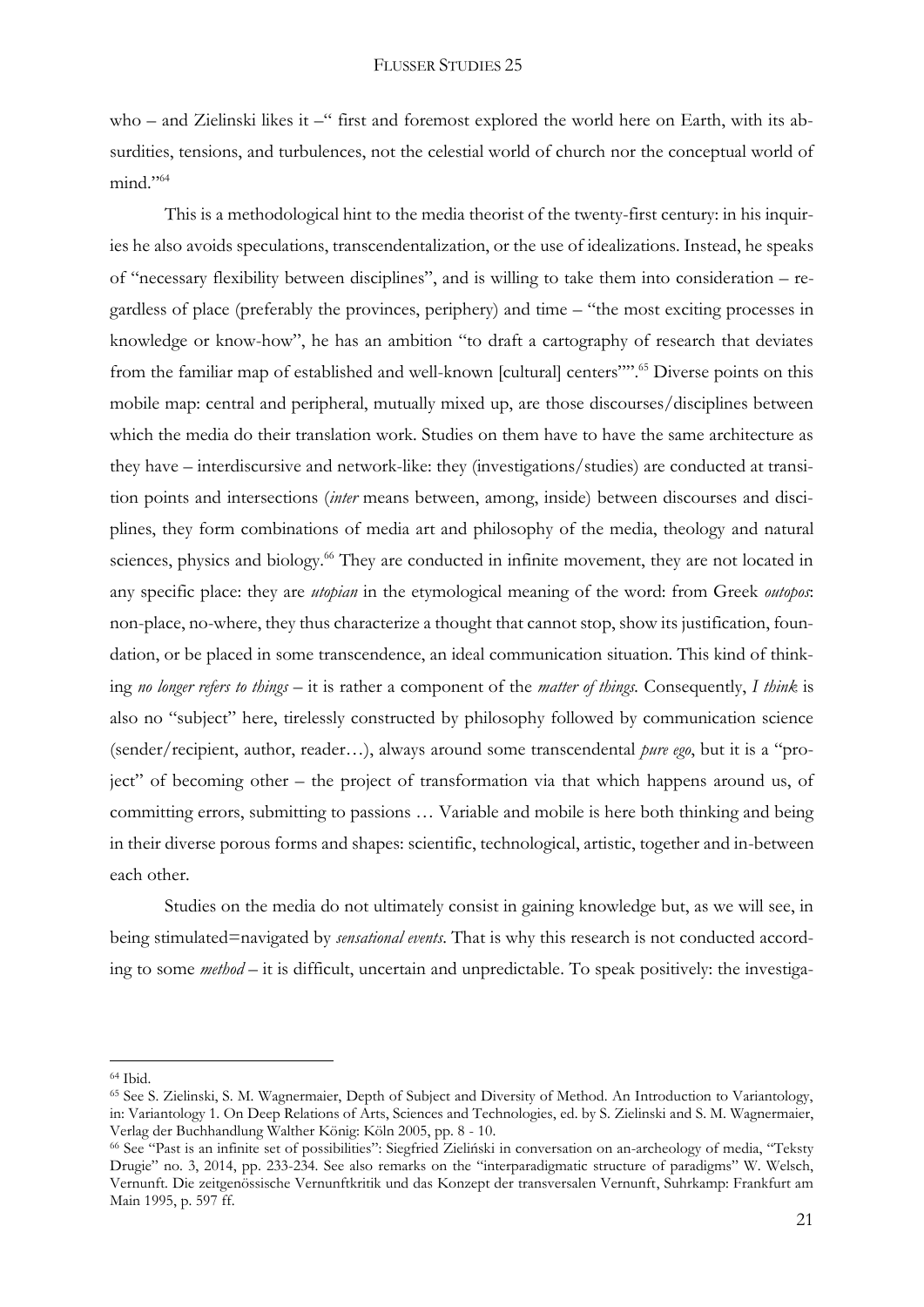tions are oriented towards interpenetration, rather than chronological succession, of magical, scientific and technological media practices and towards the texts about the media produced in the process by authors who are not professional/academic scholars. It was they, in Zielinski's view, who wrote the most innovative works that impacted theory of the media both in their "deep" and recent, twentieth-century history – they were writers: Brecht, Enzensberger, Jean-Louis Baudry, or philosophers: Walter Benjamin, Günther Anders. "The most fruitful media discourses" are consequently those that "move freely between disciplines", "mobility [intellectual, J. P. H.] and the state of being in-between are here of equal importance".<sup>67</sup> Not valid and false, however, is teleological thinking that seeks to discover in the history/theory of the media some universal developmental laws indicative of progress, which is why the patron of the approach in question is Kairos, the Greek god of the right, opportune circumstances, a moment that can be used only once or missed altogether. Media theorists are "Kairos-pilots" 68, navigators in our orientation: they create relationships, constellations between "sensational artifacts", or media-technological-cultural "events". The new image of thinking is navigation – conceptual fluid magma, on which unusual events are imprinted like the momentarily widening circles of ripples on water. Success in the work on achieving the immediate, provisional, experimental coherence and determinacy of concepts, capable of retaining the infinite and the indefinable and showing due respect to it, requires that pilots/navigators have certain artistic-technical-scientific competence and... sensitivity – hence come both the emphasis on their cognitive "curiosity" and readiness to become rich through otherness.<sup>69</sup> In *Deep Time of the Media* Zielinski even agrees to have his historiography defined as romantic, and its objective scope as a collection of curiosities<sup>70</sup> – all these, presumably, to be closer to the *lifeworld*.

Philosophical representations of this world came to light after the Nietzschean diagnosis of the "death" of god: the infinite and the inconceivable had now to find shelter in the horizontal order that Habermas saw in the *ideal communication community*, that Heidegger saw in his ontological difference, in *Being's* clearing through each specific entity, and after the author of *Sein und Zeit*, a whole group of French philosophers: Derrida saw it in *différance*, Deleuze and Guattari in *becoming*, Lacan in the field of the imaginary, etc.<sup>71</sup> Zielinski thinks highly especially of the last group, seeking allies in them for his concept of the sensationality of a media event that happens here and now,

<sup>67</sup> S. Zielinski, Deep Time of the Media…, op. cit., p. 61.

<sup>68</sup> Ibid, p. 275.

<sup>69</sup> S. Zielinski, S. M. Wagnermaier, Depth of Subject and Diversity of Method..., op. cit., p. 9. This means being guided in thinking by "the idea of a tension between reality that is filed away in concepts and a reality that is experienced", a tension compared with that occurring between "calculation and imagination". (S. Zielinski, Deep Time of the Media…, op. cit., p. 34.)

<sup>70</sup> S. Zielinski, Deep Time of the Media…, op. cit., p. 34.

<sup>71</sup> See S. Zielinski, […After the Media] News From the Slow-Fading Twentieth Century, op. cit., p. 215-216.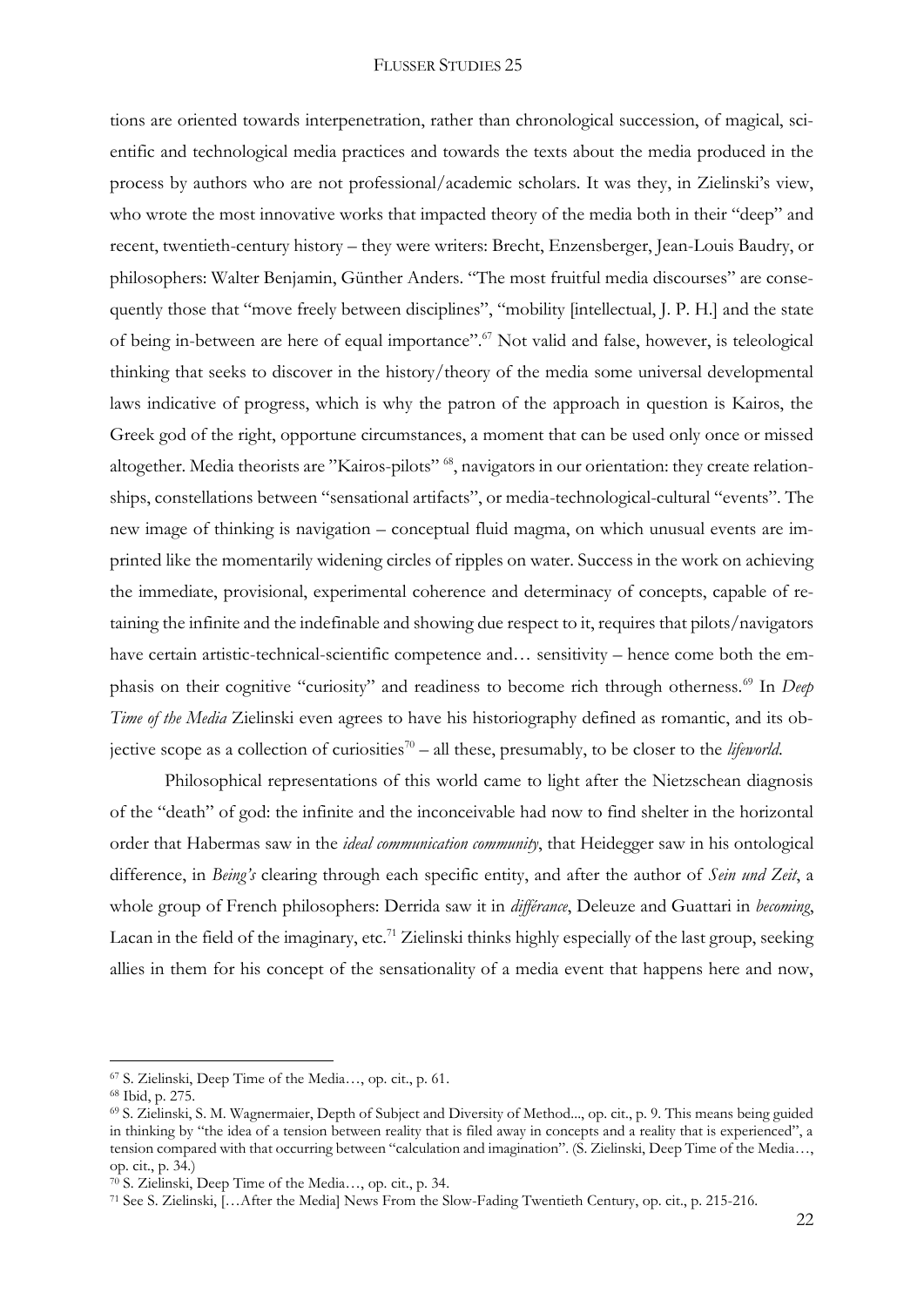which (the one here) is also, incidentally, conditioned by time, it is nothing but a non-place.<sup>72</sup> The proposed methodology of research procedure – NB it is not the same as research method – appears to be best described with the category of *transversal reason*<sup>73</sup> characterized by flexibility, the ability to resonate with the changeable, heterogeneous reality, to freely move between different forms and types of rationality. This kind of knowledge and competencies to acquire it enable a theorist to be a scientist, artist and engineer in one, not only to participate in condensing and complementing the existing knowledge, but also to act subversively, and to iconoclastically turn it in other, new directions. And all this takes place with the lack of access to that spiritual whole – language, culture – which Hegel, from whom we started this discussion, regarded as the seat of truth. Zielinski parted for good with his distant ancestor, who would have been shocked by the information that almost two centuries after his death, in Berlin, someone could lecture on the theory of art and culture, without being interested in *cognition of* the world. Certainly not the cognition he had in mind. The author of *Deep Time of the Media* accepted the fact that behind the media there is no *objective reality,*  that the world can only be accessed via the "form of interface", that also theory can necessarily be only a form of experience, cultural practice consisting in transversally navigating and moving between different areas of art, science and technology separated from one another by porous borders. A theorist-navigator is an "observer" "with great presence of mind" and "activist" at the same time who can grasp this Kairos turning point that can either "contribute to the world's destruction", or " for fleeting moments, help to transform it into paradise". And such should be "the world of media and the art that is produced with and through them".<sup>74</sup>

Zielinski is an anti-naturalist – he knows that there is no direct access to *things themselves*. To him, the medium is, consequently, a concept "as wide open as possible".<sup>75</sup> And this would mean that there is actually nothing outside the media. Since everything can be a medium, we might just as well speak of the situation "after the media", in which no definite concept of medium or media is necessary. If not definite, then what? Zielinski treats the concept of media in Wittgensteinian terms, as a "game", linguistic practice stemming from different forms of life/different discourses that are only – like "family resemblances" – partly similar (they have less than more in common)

1

<sup>72</sup> Zielinski declares his links particularly with a "band of thinkers", as he calls them, successors of Althusser, Foucault, Derrida, Deleuze, Guattari, such as Alain Badiou, Jean-Luc Nancy, Jacques Ranciere, or (the Italian) Giorgio Agamben, who, he claims, appear to be indifferent to the "interdiscursive field of the techno-imaginary third party" and "on the contemporary theory market they represent a strange phenomenon that is influenced by the writing and thought of the Romance countries" (S. Zielinski, […After the Media] News From the Slow-Fading Twentieth Century, op. cit., p. 202.) Their programmatically non-systemic and unsystematic thinking, their idea of event and contingency of truth are to support Zielinski's concept of experimental culture and studies on it, which are interdisciplinary by nature. <sup>73</sup> See W. Welsch, Vernunft…., op. cit.

<sup>74</sup> S. Zielinski, Deep Time of the Media…, op. cit., p. 30-31. Zielinski understands art as "an experimental aesthetic praxis which engages with science and technology" (S. Zielinski, […After the Media] News From the Slow-Fading Twentieth Century, op. cit., p. 128.)

<sup>75</sup> S. Zielinski, Deep Time of the Media…, op. cit., p. 33.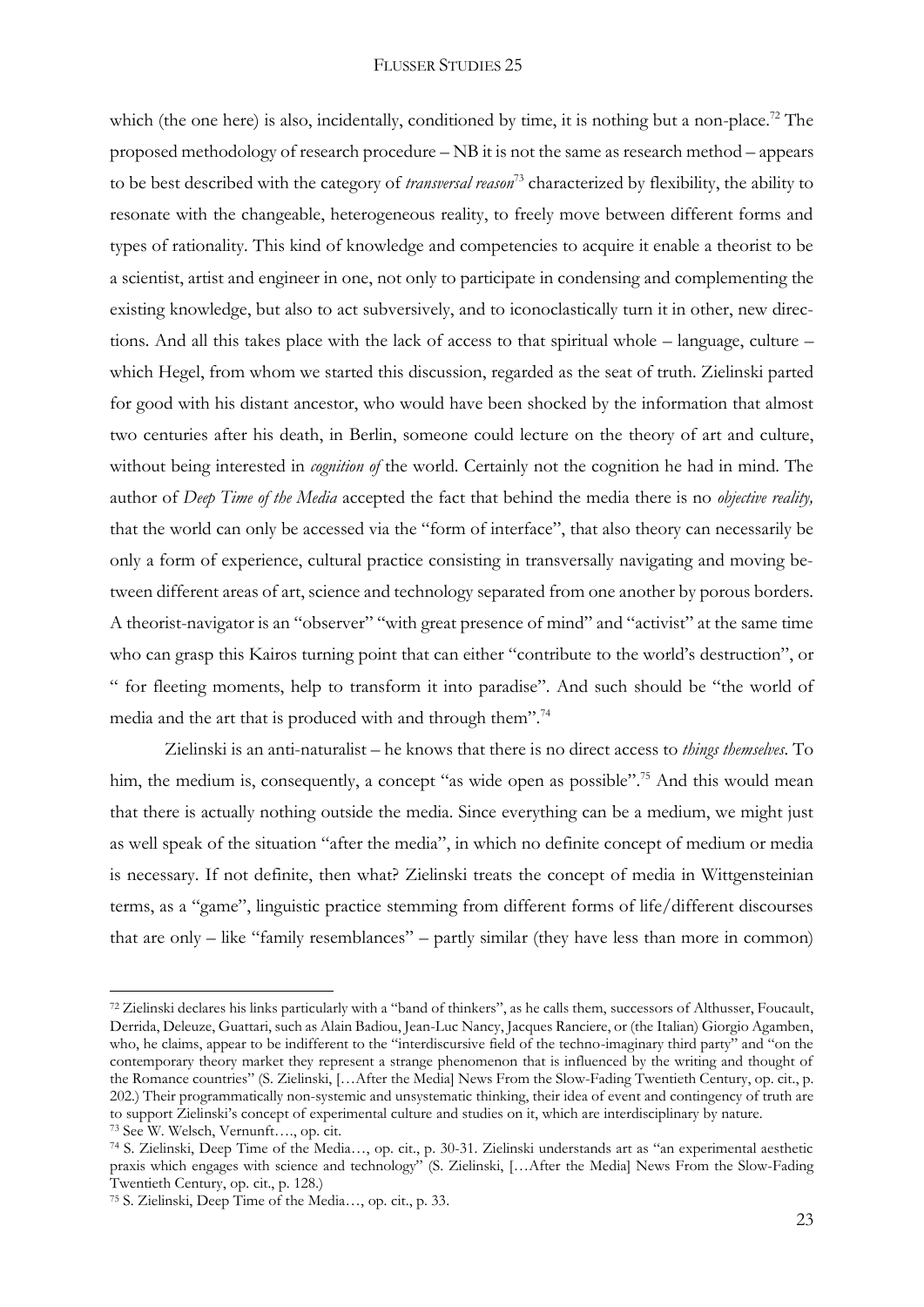so that it is not enough to define them. The concept thus refers to the "heterogeneous, interdiscursive field (…) [where] media process a variety of concrete, resistant artifacts, programs, and issues located between the arts, sciences, and technologies".<sup>76</sup> Elsewhere we read: "The case of media is similar to Roessler the endophysicist's relation to consciousness: we swim in it like the fish in the ocean, it is essential for us, and for this reason it is ultimately inaccessible to us. All we can do is to make certain cuts across it to gain operational access. These cuts can be defined as built constructs; in the case of media, as interfaces, devices, programs, technical systems, networks, and media forms of expression and realization, such as film, video, machine installations, books, or websites. We find them located between the one and the other, between the technology and its users, different places and times. In this in-between realm, media process, model, standardize, symbolize, transform, structure, expand, combine, and link. This they perform with the aid of symbols that can be accessed by the human senses: numbers, images, texts, sounds, designs, and choreography. Media worlds are phenomena of the relational."<sup>77</sup>

Finding it impossible to define the media, as can be seen, Zielinski, according to the logic of family resemblance, decides to choose an enumerative description, which denotes such and such and also everything that resembles it, additionally trying to operationalize the concept ("operational access") or performatize it (indicating "cuts"). He thereby rejects all apriorism and essentialism together with dichotomies of thinking/action, substance/accident, words/things, science /art (as Greek *techne*). The idea of archeological research additionally frees him from the abovementioned "method", which means: from observing the rigors of hermeneutic, phenomenological, structuralist or psychoanalytical analyses. Instead, it allows him to enjoy the methodological and ontological freedom of "variantology"<sup>78</sup> (= one of the *modi operandi* of archeology; from Latin *variare*: change, transform, modify), characterized in esthetic or rather *aisthetic* terms by lightness and ease of experimenting in mutual relationships between art and science plus technology. The purpose is to show the "nontrivial interaction"79, taking place between the three fields, which consists in treating seriously and with respect the technological and the symbolic, in taking the risk of experimenting with a re-symbiosis of technology and culture, between which there had been successive disunity since the Renaissance. This declaration, well-known from philosophical texts after the "medial turn" – Krämer and Hartmann, as could be seen, spoke in a similar vein – contains the fair balance principle between technological fetishism, say in the style of Baudrillard's concept of hyperreality, in which media technologies "kill" reality, and spiritually scientistic thinking about the media according to

<sup>76</sup> S. Zielinski, […After the Media] News From the Slow-Fading Twentieth Century, op. cit., p. 14.

<sup>77</sup> S. Zielinski, Deep Time of the Media…, op. cit., p. 33.

<sup>78</sup> A neologism whose connotation meaning is to relate to Georges Bataille's concept of "heterology", or Michel Foucault's concept of "heterotopies".

<sup>79</sup> S. Zielinski, […After the Media] News From the Slow-Fading Twentieth Century, op. cit., p. 223.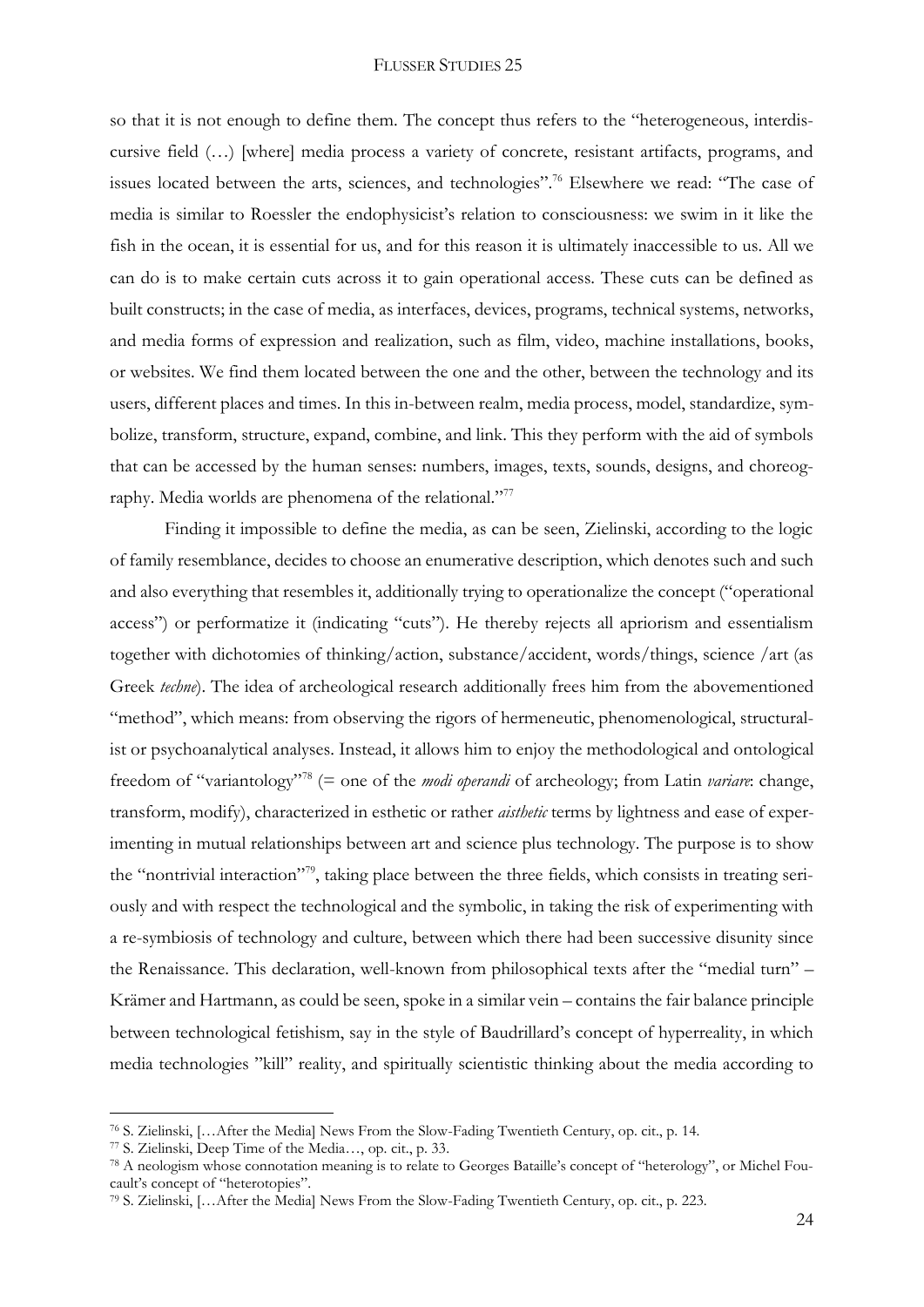dichotomous divisions into signs and things, fictions and facts, subject and object. The nontrivial game should *lead into the center* of what Zielinski calls *cultura experimentalis*, within which the researcher/media theorist himself also behaves as an experimenter.<sup>80</sup> Variantology is meant "to react naively to his culture of bloc formation and programmatic standardization", to deal with heterogeneous phenomena *diametrically opposed, dubbing each other, even showing mutual repulsion*. It should offer "a provisional roof" to them, guaranteeing that "at any time they are able to drift apart again and operate autonomously".<sup>81</sup> This is a manifesto of methodological anarchism in pure form. The contemporary knowledge of what, in general, science is owes much to this standpoint. This is a separate subject, however and should be left aside.

## **Ontology of Things and the Lifeworld**

*Triviality* as a category of evaluation of theories is wrestled with by scholars trying to pierce, in a way, the armor of orders/disciplines of political, esthetic, religious, artistic and other things that are closed to one another and separate from the *lifeworld*. Ultimately, it is the matter of the navigational tool which will remember about this world and gain access to it, and will be able to map it. The desire to *return to things,* revived by Husserl in his *Lebenswelt* concept, each time unfulfilled, ending up in some mediation, leaves the theorist in suspense, feeling the risk of uncertainty about the accuracy of the made decisions, choices and assessments. This also the case with Zielinski, who keeps looking for an *accurate* conceptual-pragmatic formula of the return: archeology, anarcheology, variantology, and (as we will now see) philology… The concept of accuracy excludes any single option – "accurate" has semantic connotations associated with the approximate; "accurate" does not go well with the true-false dichotomy. To finish this presentation, just one more question: if theory is to be a navigational tool leading accurately *to things*, what are these "things" here supposed to be if, as we have established, there is nothing outside the media?

To explain this concept, we will use related intuitions of Bruno Latour. This interpretive device is additionally justified by the fact that both Zielinski and Latour are institutionally linked with Zentrum für Kunst und Medientechnologie in Karlsruhe.<sup>82</sup> Latour, as the curator of the exhibition devoted to "public things", held there in 2004, explains the meaning of the German neologism *Dingpolitik* in the introduction to its catalogue. The word should be the key to answer the

<sup>80</sup> See also S. Zielinski, Tekst elektroniczny. Niektóre problemy audiowizualnych tekstur, trans. by K. Szydłowski, "Teksty Drugie", no. 3, 2014, pp. 223-225.

<sup>81</sup> S. Zielinski, S. M. Wagnermaier, Depth of Subject and Diversity of Method…, op. cit , pp. 8.

<sup>82</sup> Recently Zielinski was the curator of the exhibition: Globale: Allahs Automaten. Artefakte der arabisch-islamischen Renaissance (800-1200) (from 31-10-2015 to 28-02-2016).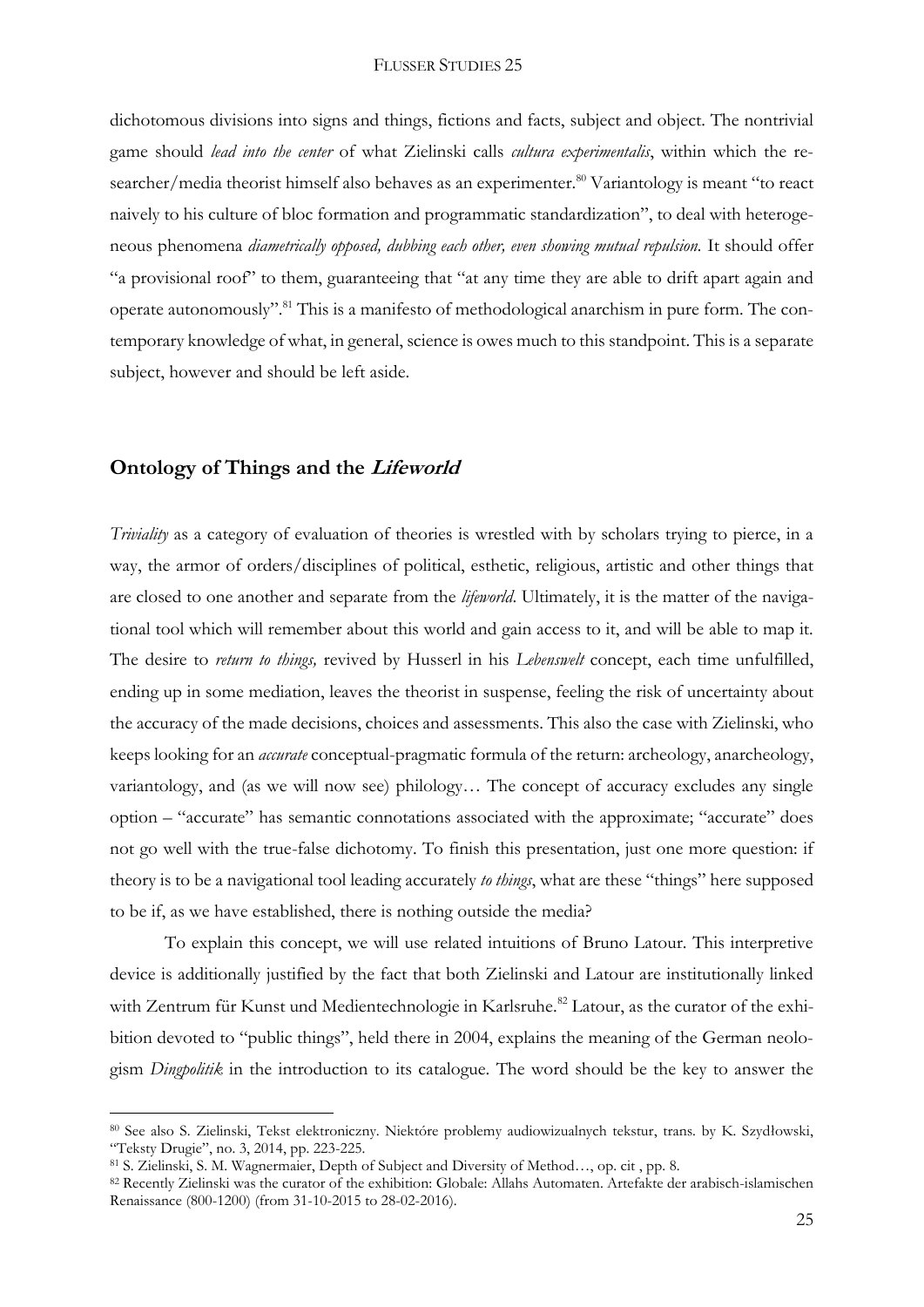central question that the authors of this artistic-scientific-technological enterprise asked "What would an object-oriented democracy look like?" "The general hypothesis", writes the sociologist, "is so simple that it might sound trivial – but being trivial might be part of what it is to become a 'realist' in politics. We might be more connected to each other by our worries, our matters of concern, the issues we care for, than by any other set of values, opinions, attitudes or principles."<sup>83</sup> This is a bold assumption – the renaissance of "realism", the concept discredited in a thousand ways in the twentieth-century philosophy, not to mention its earlier fates. It is also bold because it is chronically exposed to triviality. The stake in this risky game, however, is – it should be thus understood– to regain the *lifeworld*, a nostalgic, utopian undertaking, caused by a yearning, apparently irremovable in the modern world, for *being at home*. A manifestation of this longing is both Hegel's "pure ego", constantly unhappy in its historical existence and yearning for *acknowledgement*, and Husserl's "transcendental ego", which was expected to lead "zurück zu den Sachen selbst" (to the things themselves), and led to the *ideal essences of phenomena* appearing in the conditions of *abolishing, bracketing* the natural attitude towards the world. Latour certainly knows all the unsuccessful undertakings of his predecessors and he does not want to repeat them. His *Ding* – *thing*, therefore, is to denote something to which we "are bound", and in many ways at that, in the case of each individual thing by means of a different set of opinions, attitudes, agreements and disagreements, internally incoherent and discontinuous, but, as the sociologist thinks, connected by "a hidden continuity and a hidden coherence", "hidden geography" that "bind all of us in ways that map out a public space profoundly different from what is usually recognized under the label of 'the political"<sup>28</sup>.<sup>84</sup> The political – to refer to the well-known distinction used inter alia by Chantal Mouffe<sup>85</sup> relates to the level of "ontology", pertains to legitimization, is connected with findings regarding the meanings of the fundamental concepts of power, freedom, subject, etc. But this is only a part of the political – Latour says that "only half" – the other half is that which is at the "ontic level":"The other [half] lies in the issues themselves, in the matters that mater, in the res that creates a public around it."<sup>86</sup>

Back to Zielinski: in search of an even more accurate, *nontrivial* formula of "return to the thing", he proposes a theory of the media as "a philology of precise things that is as exact as possible"<sup>87</sup> – devices, technological objects, artifacts. This theory is still to be substantiated by an *ontology of events* according to which "sensationality" of events is not mute or, in other words, is not non-

<sup>83</sup> B. Latour, From Realpolitik to Dingpolitik or How to Make Things Public, catalogue of the show at ZKM, MIT Press, 2005, p. 4.

<sup>84</sup> Ibid

<sup>85</sup> See Ch. Mouffe, On the Political, Routledge: Abingdon and New York 2005.

<sup>86</sup> B. Latour, From Realpolitik to Dingpolitik or How to Make Things Public, op. cit., p. 6.

<sup>87</sup>S. Zielinski, […After the Media] News From the Slow-Fading Twentieth Century, op. cit., p. 225.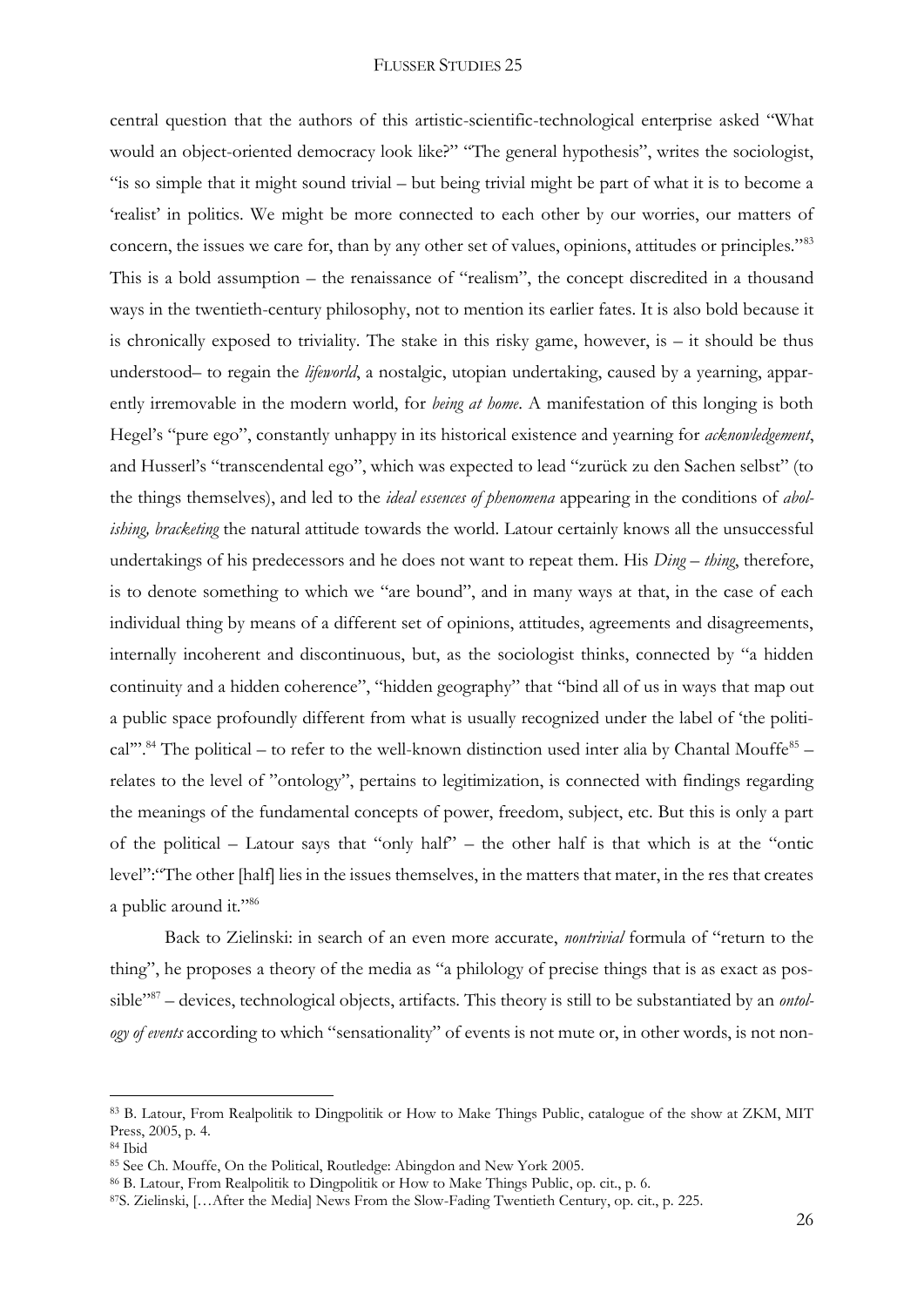linguistic (this is after the "linguistic turn"). It is impossible to separate language from things, a change in one results in a change in the other and the other way round. The ontological order cannot be separated from the ontic one. *A thing* does not have its essence independent of thinking about it: it exists only in a relation, always within some perceptual and linguistic framework. The awareness of this feedback is the fundamental element of/condition for what Zielinski understands by experimental culture – after all, it is "the game of generating new knowledge".<sup>88</sup> To understand how things come into being is tantamount to taking part in generating them, in generating what they mean to us, in becoming bound to them again – organizing the new public around them and living anew in the world we are already in. This requires the creation of a language as precise as possible by means of which devices, things-texts such as software commands could be philologically analyzed. The synthesis of philology and technology is here consequent upon constructivism, a standpoint according to which all things, including natural, processed by technology, are artifacts because they are always selected according to specific criteria, a new artificial order. By reason of this, they are always somehow provisional, substitutive, not entirely suitable, which ultimately prompts Zielinski to speak of "ubiquitous imperfection" of technical things and systems, and, as a result, to advocate, as he writes, "a philology as exact as possible of nonperfect precise things, which will be devised and developed to support communications with others, to facilitate them, to make them a sensational, even perhaps scandalous happening. This philology is not interested in the systemic function of things" <sup>89</sup> – he finally adds. *Non-perfect precise* means not banal, nontrivial, but it also means not embarrassing, non-conformist, resisting objective evaluation systems and market ways of being and thinking.

And this is how the theory of media is again becoming, starting from the period of German romanticism, a philology – history seems to have come full circle, returned to the beginning, the Hegelian-Schlegelian vision of culture as the realm of the spoken and written word, based on the metaphysics (logic) of spirit. Is it really so, however? No, only seemingly – if romanticism were to be the right category to characterize this kind of theorizing, it would be only a metaphor serving to define its style– variantological, deluding, free from all academic rigors. Romantic in negative terms means undisciplined, unparametrizable; in positive terms it stands for: exciting, open to the adventure of experiencing something unusual, curious about otherness, about difference amongst chronically imperfect things cut off from any telos, deprived of changes of a lasting common grammar and coherent semantic sequences. However, there is no room here either for a history of downfall or utopia of progress. Kairos, the god of coincidence, does not have to be cruel, he gives one an opportunity to notice an *event* that suddenly combines, in the blink of an eye, accidental sets of

<sup>88</sup> Ibid, p. 225.

<sup>89</sup> Ibid, p. 226.